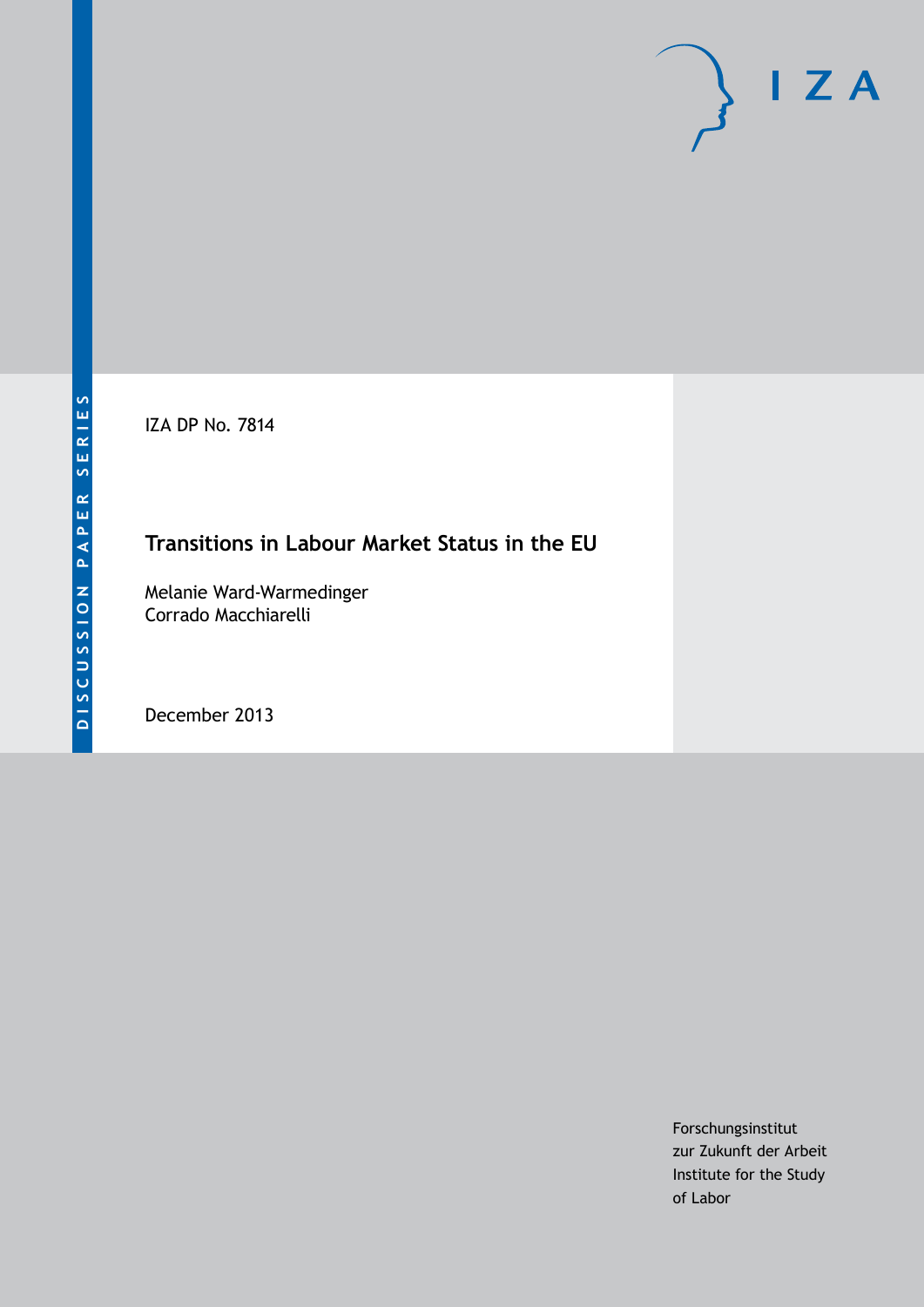# **Transitions in Labour Market Status in the EU**

# **Melanie Ward-Warmedinger**

*European Central Bank and IZA*

# **Corrado Macchiarelli**

*London School of Economics*

Discussion Paper No. 7814 December 2013

IZA

P.O. Box 7240 53072 Bonn Germany

Phone: +49-228-3894-0 Fax: +49-228-3894-180 E-mail: [iza@iza.org](mailto:iza@iza.org)

Any opinions expressed here are those of the author(s) and not those of IZA. Research published in this series may include views on policy, but the institute itself takes no institutional policy positions. The IZA research network is committed to the IZA Guiding Principles of Research Integrity.

The Institute for the Study of Labor (IZA) in Bonn is a local and virtual international research center and a place of communication between science, politics and business. IZA is an independent nonprofit organization supported by Deutsche Post Foundation. The center is associated with the University of Bonn and offers a stimulating research environment through its international network, workshops and conferences, data service, project support, research visits and doctoral program. IZA engages in (i) original and internationally competitive research in all fields of labor economics, (ii) development of policy concepts, and (iii) dissemination of research results and concepts to the interested public.

<span id="page-1-0"></span>IZA Discussion Papers often represent preliminary work and are circulated to encourage discussion. Citation of such a paper should account for its provisional character. A revised version may be available directly from the author.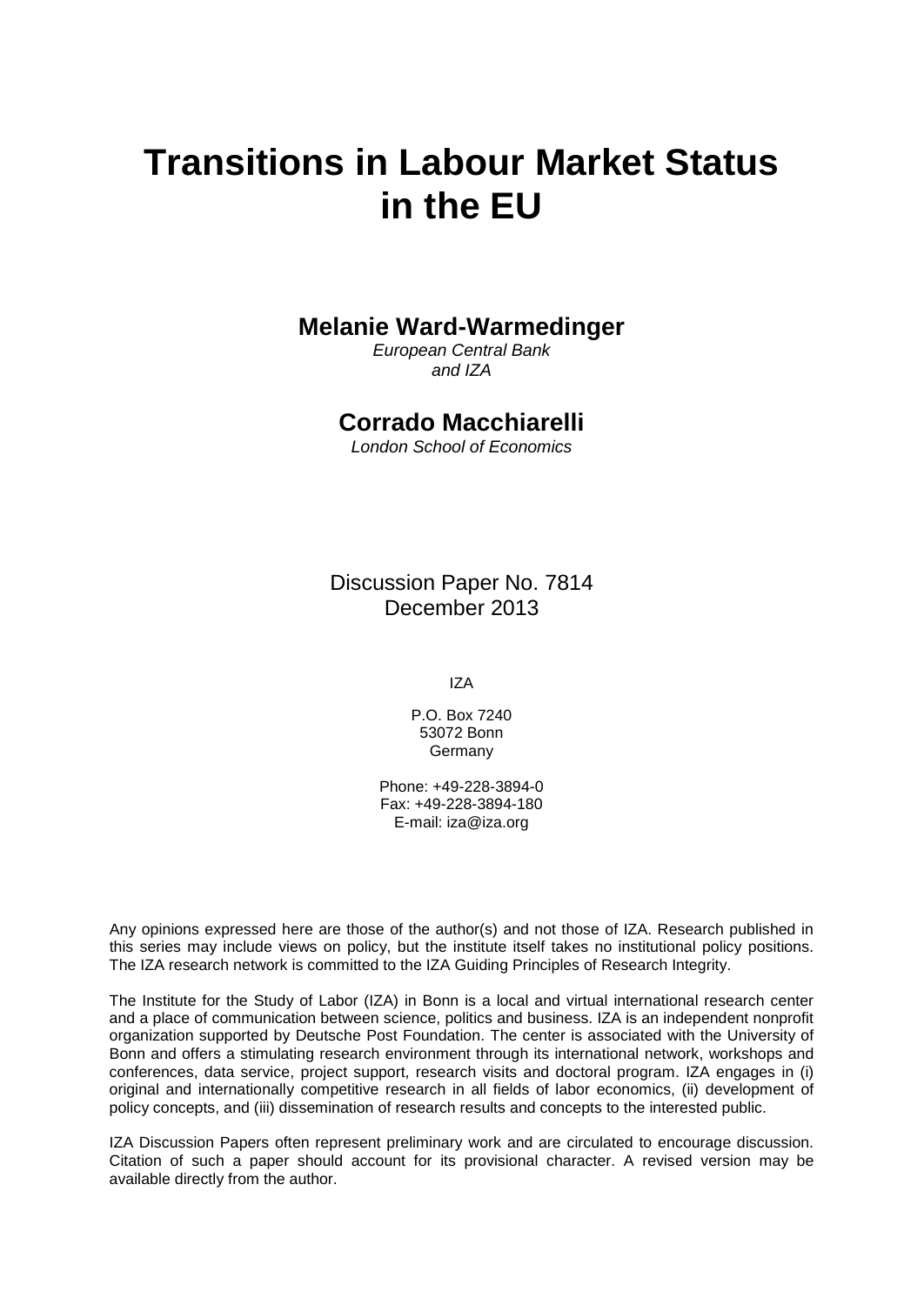# **ABSTRACT**

# **Transitions in Labour Market Status in the EU[1](#page-1-0)**

This paper presents information on labour market mobility in 23 EU countries, using Eurostat's Labour Force Survey (LFS) data over the period 1998-2008. More specifically, it discusses alternative measures of labour market churning; including the ease with which individuals can move between employment, unemployment and inactivity over time. The results suggest that the probability of remaining in the same labour market status between two consecutive periods is high for all countries. Nonetheless, transitions from unemployment and inactivity back into the labour market are relatively weak in the euro area and central eastern European EU (CEE EU) countries compared to Denmark and, particularly, Sweden. Moreover, comparisons of transition probabilities over time suggest that – until the onset of the financial crisis – the probability of remaining in unemployment over two consecutive periods decreased in Sweden, the euro area, and, to a lesser extent, Denmark, while it increased in the average CEE EU countries. At the same time, however, successful labour market entries (from outside the labour market) increased in the average CEE EU countries, Denmark and Sweden. On the basis of an index for labour markets turnover used in the paper (Shorrocks, 1987), labour markets in Spain, Luxemburg, the Netherlands, Denmark and Sweden are the most mobile on average, with these results mainly reflecting higher mobility of people below the age of 29, highly educated and female workers. We also find that mobility of all worker groups has generally increased over time in the euro area, Denmark and Sweden. Finally, we ask whether some of the observed changes in mobility can be broadly restraint to some "macro" explanatory factors, including part time and temporary employment, unemployment and structure indicators. The results provide a mixed picture, suggesting that the sense of mobility strongly varies across countries.

JEL Classification: J21, J60, J82, E24

Keywords: transition probabilities, labour market mobility, LFS micro data, EU countries

Corresponding author:

Corrado Macchiarelli London School of Economics and Political Science Houghton Street WC2A 2AE London United Kingdom E-mail: [c.macchiarelli@lse.ac.uk](mailto:c.macchiarelli@lse.ac.uk)

 $1$  The views expressed are those of the authors only and should not be reported as representing the views of the European Central Bank (ECB). The authors are grateful to Julian Morgan, Giulio Nicoletti, José Marín Arcas and other participants at an internal seminar organized by the Directorate Economic Developments of the ECB. The paper also benefited from comments provided by participants at an internal seminar organized by the Centre for European Economic Research (ZEW). Finally, the authors are thankful to Vassilis Monastiriotis for further input and discussion.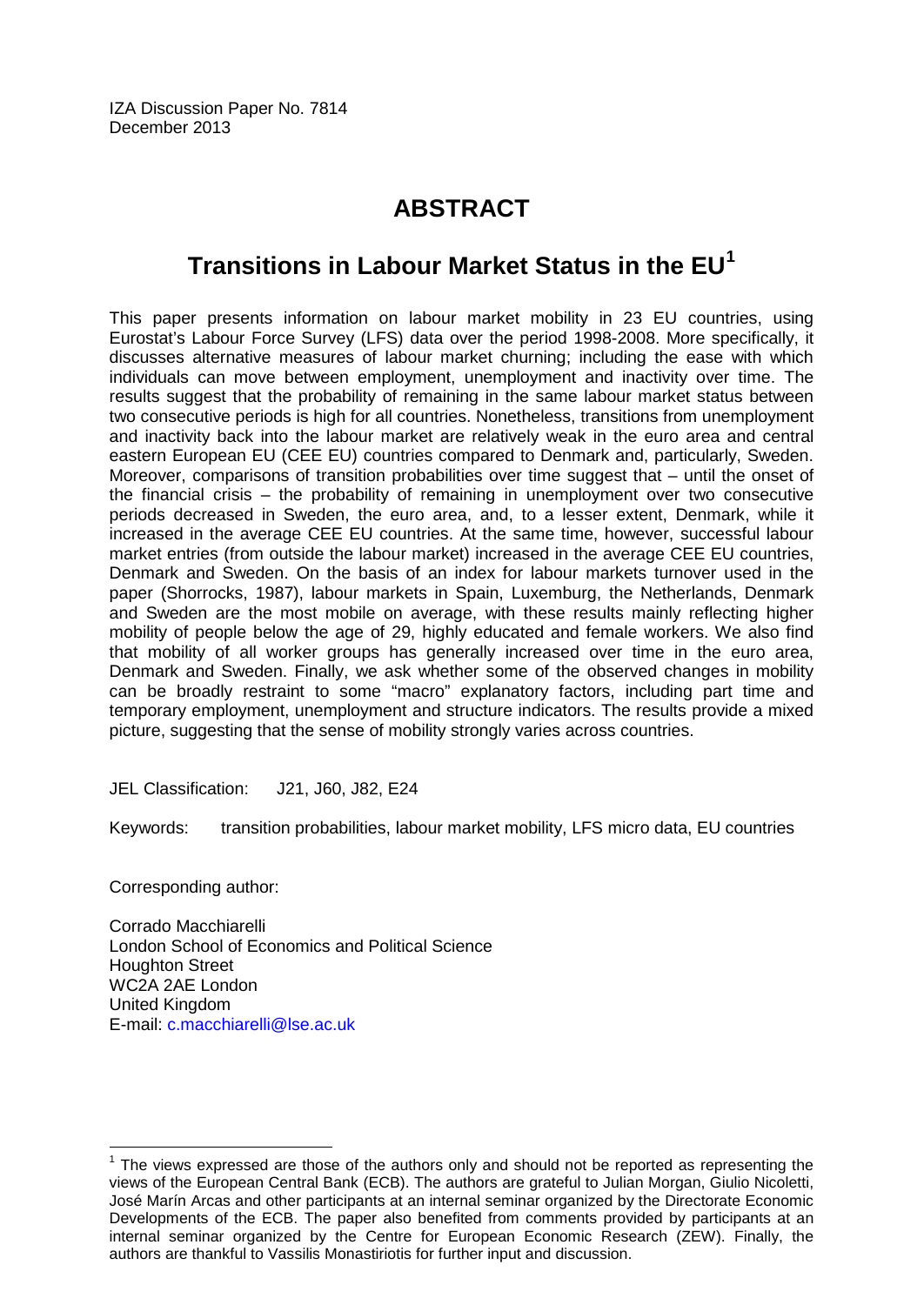# 1 INTRODUCTION

-

This paper utilises the available microeconomic data behind the Eurostat's Labour Force Survey (LFS) to present alternative measures of labour market mobility across EU countries over time, and in particular the ease of transition between the labour market statuses of unemployment, employment and out of the labour market (inactivity) over the period 1998-2008. <sup>2</sup> As well as identifying stylized facts, the aim of this paper is to shed some light on the functioning of the EU labour markets.

Until the onset of the crisis, the EU experienced a reduction in unemployment rate, essentially driven by a fall in long term unemployment and unemployment duration (Table 1). [3](#page-3-0) A quick look at the standardized unemployment (employment) rates by country confirms that most EU countries were successful in reducing (improving) unemployment (employment) before the crisis. However, across the EU, unemployment (employment) rates behaved very differently, with some countries displaying steadily declining (increasing) unemployment (employment) rates over time, while others exhibiting more marked unemployment (employment) fluctuations; i.e. with unemployment (employment) increasing (decreasing) after the 2001–02 global recession and – in many central eastern European EU (CEE EU) countries – raising (waning) following the 1998 Russia crisis, before declining again (improving) in the light of EU membership (see also Epstein and Macchiarelli, 2010; Macchiarelli, 2013a; b).

Alongside the macroeconomic picture of a decrease in unemployment rate and duration, the use of micro data can help assess if such developments at the EU level reflected an increase in the number of people transitioning from unemployment to employment, or, on the contrary, an increase in the transitions from unemployment to inactivity. Similarly, microeconomic data can help highlight whether the increase in the employment rate resulted from an

<sup>&</sup>lt;sup>2</sup> The anonymized version of this data (which is used in this analysis and is the only version for many countries currently available to the ECB) suffers from some limitations in its use for economic analysis since individuals cannot be tracked over time and there are significant changes in the information collected, variable definitions and coding which limit the time series dimension of the data.

<span id="page-3-1"></span><span id="page-3-0"></span><sup>3</sup> A decrease in the average unemployment duration from 18 months (1998) to 11 months (2008) can be overall observed in Europe (Table 1).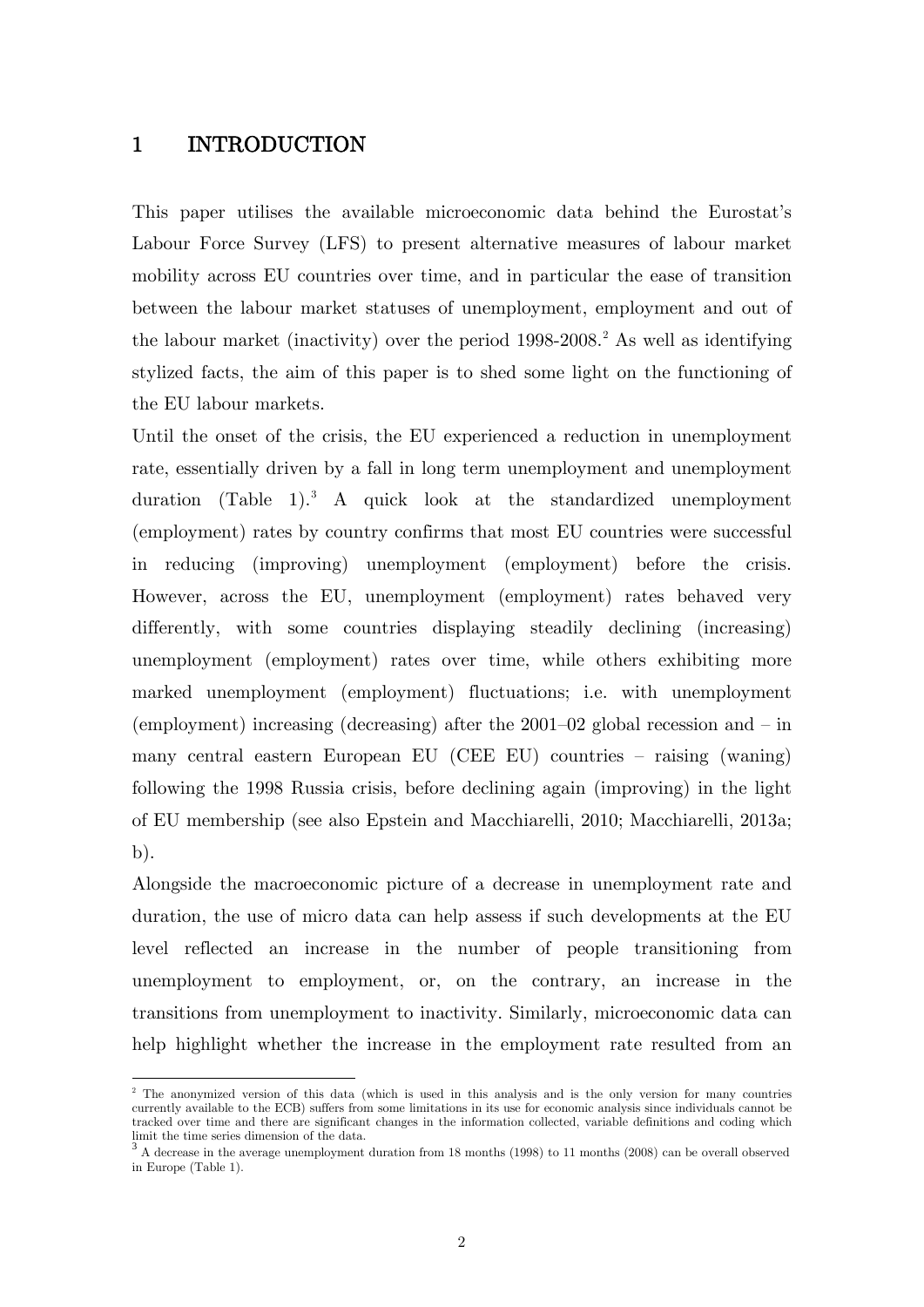increase in employment persistence (more people remaining in employment), an increase in transitions from unemployment to employment, or an increase in transitions from inactivity to employment. Finally, the use of microeconomic data also allows for the construction of measures of the degree of labour market flexibility, and how this varied across countries and over time. The analysis of transitions into and out of unemployment thus offers significant advantages over an analysis of macroeconomic developments, allowing us to observe the directions of flows and levels of status mobility behind any particular change in the aggregate employment, unemployment or inactivity rate. Moreover, the proposed methodology allows quantitatively assessing the role played by labour market flows, by readily analysing how mobility measures evolved over time and across worker groups (gender, age and education).

The contribution of the paper can be gauged under two perspectives. First, we provide results for a large set of countries, by providing a systematic, unconditional approach to estimate labour market transitions in most EU countries. Secondly, we exploit cross country differences in the size and the speed with which labour market changes took place over time.

In our analysis, a number of stylized facts are documented. First, we find that the probability of remaining in the same labour market status between two consecutive periods is high for all countries. Nonetheless, transitions from unemployment and inactivity back into the labour market are relatively weak in the euro area and central eastern European EU (CEE EU) countries compared to Denmark and, particularly, Sweden. Secondly, comparisons of transition probabilities over time suggest that – until the onset of the financial crisis – the probability of remaining in unemployment over two consecutive periods decreased in Sweden and in the euro area, while it increased in the average CEE EU countries. At the same time, however, successful labour market entries (from outside the labour market) increased in CEE EU countries, Denmark and Sweden.

Finally, on the basis of an index for labour markets turnover used in the paper (Shorrocks, 1987), labour markets in Spain, Luxemburg, the Netherlands, Denmark and Sweden are the most mobile on average, with these results mainly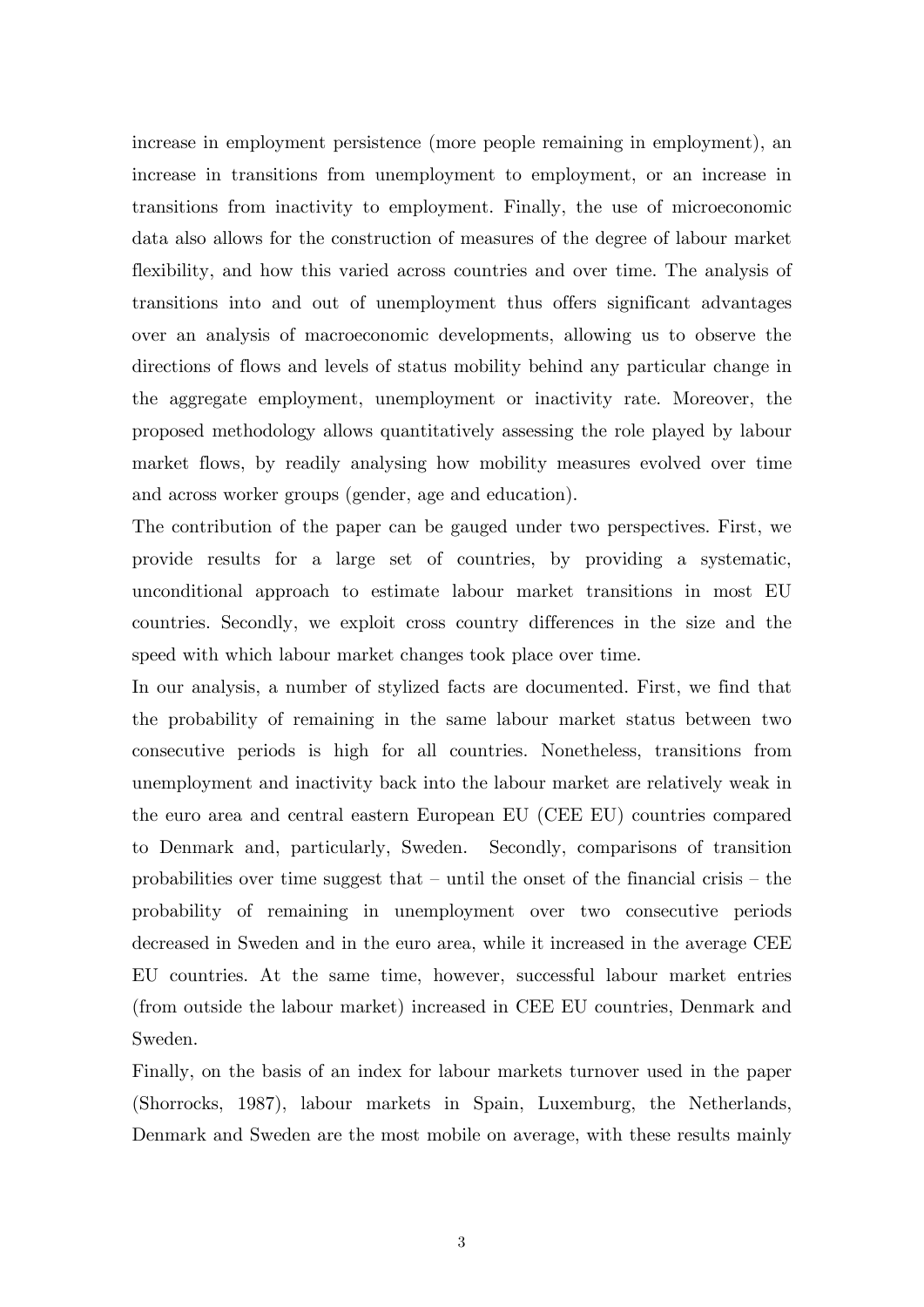reflecting higher mobility of people below the age of 29, highly educated and female workers. We also find that mobility of all worker groups has generally increased over time in the euro area, Denmark and Sweden.

In the last section, we look at the link between macroeconomic developments and changes in mobility indexes. The results suggest that countries who experienced an increase in mobility are also those which increased their percentage of time limited (e.g., temporary) contracts and part time work, and viceversa. However, looking at unemployment rates and some structure indicators the results provide a mixed picture, suggesting that the sense of mobility and its implications strongly vary across countries.

The remainder of the paper is organized as follows. Section 2 presents the methodology and our main results. Section 3 looks at some explanatory factors behind the observed labour market mobility in each country. Section 4 concludes.

### 2 LABOUR MARKET TRANSITIONS

### 2.1 Transitions in labour status in the EU

A number of papers have focused on establishing the persistence of both unemployment incidence and duration using longitudinal data with a relatively short time horizon (Boeri and Garibaldi, 2009; Petrongolo and Pissarides, 2008; Brandolini et al., 2006 for Europe; Vanhala, 2009; Elsby et al., 2009 for OECD countries).[4](#page-3-1) These papers document an increase in status mobility during the last two decades, with differences in the extent of mobility across countries being attributed to institutional factors. Boeri and Garibaldi (2009) ask, for instance, why the decrease in unemployment does not show up as increased satisfaction in the labour market, a result they attribute to the increased risk of job loss that higher mobility implies. Elsby *et al.* (2009) instead question the validity of the assumption of a steady state decomposition for unemployment

<span id="page-5-0"></span> <sup>4</sup> See, *inter alia*, Fujita and Ramey (2006); Shimer (2007) for the US.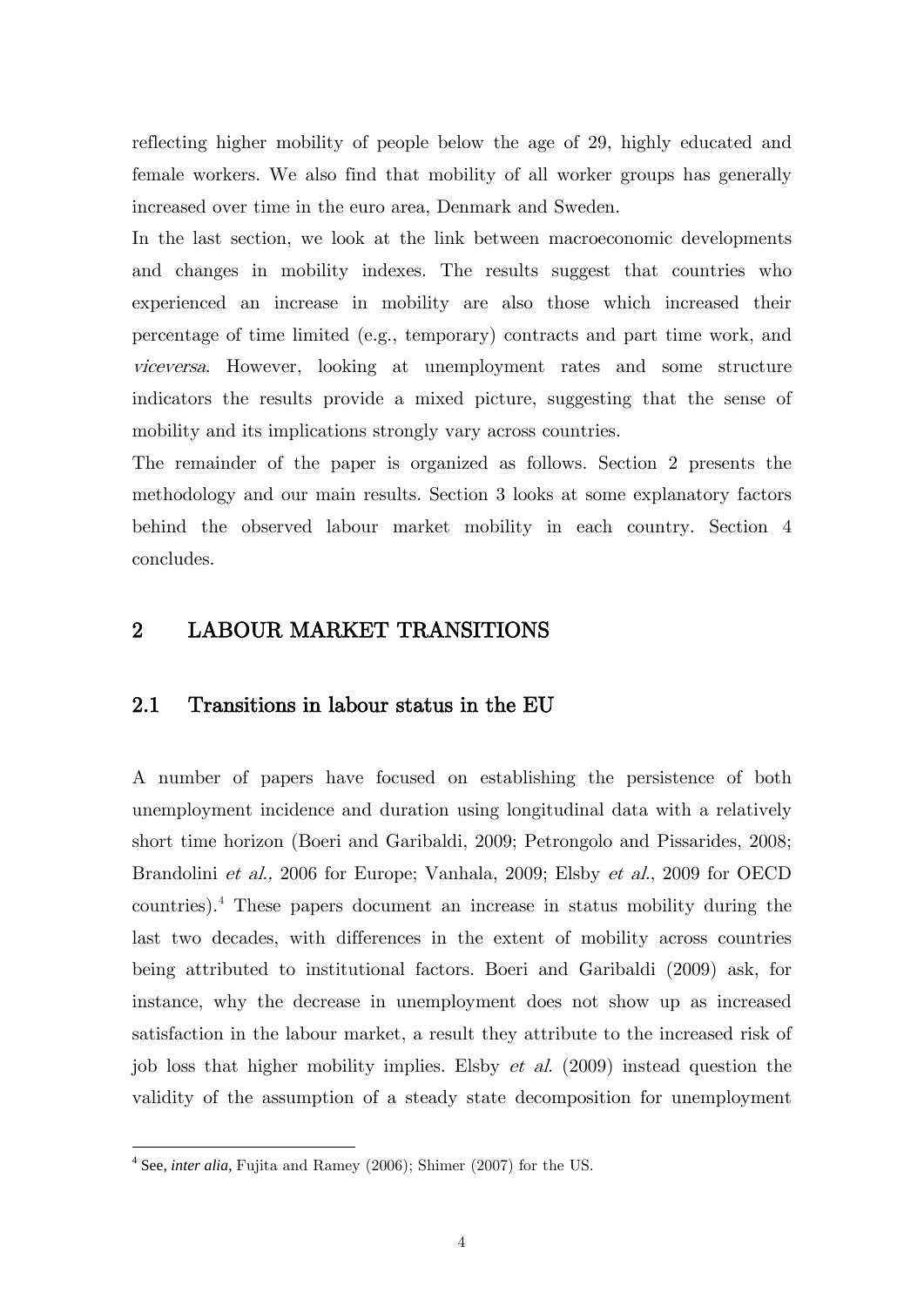which forms the basis of a number of theoretical models. Petrongolo and Pissarides (2008) identify the relative role of inflow and outflow rate from unemployment in explaining labour market dynamics and conclude that the relative contribution of each depends on labour market institutions. In the same vein, Vanhala (2009) argues that European countries generally have low unemployment inflow and outflows rates which contribute to high rates and unemployment persistence. Brandolini et al.  $(2006)$  emphasise the need to acknowledge the group of non-participants (or *potentially* unemployed) when looking at labour market dynamics; accordingly the distinction provided for by the ILO definition of unemployment is only "artificial" and indeed nonparticipants and unemployed do not differ substantially in their job search activity.

We use gross data flows from the Eurostat's Labour Force Survey (LFS) microdata for 23 countries. The UK, Germany (DE), Malta (MT) and Ireland  $(IE)$  are excluded from the analysis owing to a lack of data.<sup>[5](#page-5-0)</sup> The remaining countries are grouped as follows:

- − Euro area countries, including EMU members until 2008, i.e. Spain (ES), Italy (IT), France (FR), the Netherlands (NL), Belgium (BE), Austria (AT), Cyprus (CY), Finland (FI), Greece (GR), Luxemburg (LU), Portugal (PT), Slovenia (SI).
- − Central Eastern EU non euro area countries (hereafter, CEE EU), including Czech Republic (CZ), Estonia (EE), Latvia (LV), Lithuania (LT), Hungary (HU), Poland (PL), Romania (RO) and Slovakia (SK).

− Denmark (DK) and Sweden (SE).

<u>.</u>

<span id="page-6-0"></span>We use a relatively comprehensive sample which focuses on the period between 1998 and 2008. Stopping the sample in 2008 is motivated by the idea that EU labour markets sensitively lagged the slack in the real activity, showing a worsening of unemployment figures mainly starting from 2009. Hence, with the

<sup>5</sup> Due to missing data, some countries are also excluded when computing aggregated results for the euro area or the CEE EU. Based on the LFS, data are not available for Germany on the overall sample, for Spain prior to 2006, for France for the 2003-2005 period, for Luxemburg and Slovenia prior to 1999 and 2000 respectively. For the Netherlands data availability reduces to 2008 for transitions from unemployment, and to 2006-2008 for transitions from employment and inactivity. For Latvia, Lithuania and Slovakia data are missing prior to 2001, for Romania and Hungary prior to 1999. For Sweden data are missing in 2005.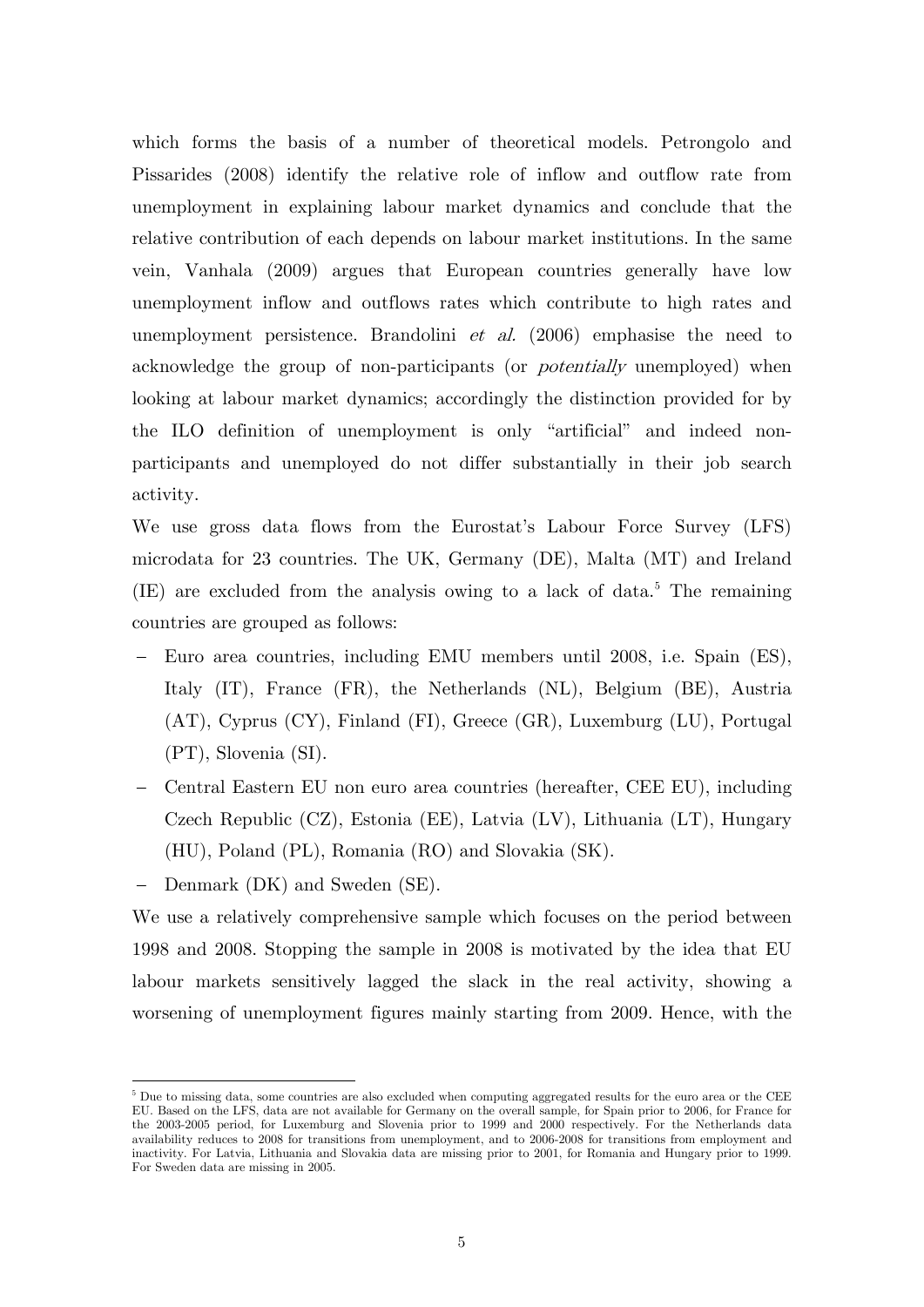purpose of identifying stylized labour market facts, the crisis and ensuing labour adjustments are for now excluded.

#### [Table 1 approximately here]

Eurostat Labour Force Survey Statistics are available in yearly frequencies and are constructed from a rotating panel reporting information based on anonymous interviews. The LFS microdata dataset provides the longest time series of comparable and consistently defined individual level data that is available for the EU, and our sample consists of individuals between the ages of 16 and 64.

Year-on-year transitions are obtained based on the subjective assessment of the respondent's current and past working situation. [6](#page-6-0) In this way, the labour market status in the initial  $(t-1)$  and the final period  $(t)$  is the subjective assessment of the respondent's current and past working status, reported at the time of the survey (t).

Using data from subjective classifications prompt several methodological questions. First, whether subjective classifications capture actual levels of labour market turnovers, or they capture, in fact, the behaviour of individuals potentially moving across labour market statuses (see Brandolini et al.,  $2006$ ).<sup>3</sup> Secondly, retrospective data can go wrong as people can forget, make mistakes or simply do not respond, naturally giving rise to spurious changes in statuses. Third, period-censoring (or, collecting answers referring to the survey year and the year before) does not allow capturing flows between survey dates.[7](#page-7-0)

<u>.</u>

<sup>&</sup>lt;sup>6</sup> The LFS questionnaire asks about (i) the individual's socio-economic situation one year before the survey date and (ii) their current professional status during the reference week (i.e. in period  $t$ ). Our measure is therefore an 'annual' transition measure and presents a lower bound for labour market mobility. No information is available about labour market mobility within a particular year. In addition, a similar analysis using objective classifications for each labour market state (i.e. ILO definitions) is not feasible, owing to a lack of data. For further details see http://circa.europa.eu/irc/dsis/employment/info/data/eu\_lfs.

<span id="page-7-1"></span><span id="page-7-0"></span> $^7$  The latter limitation – common to such kind of studies (Boeri and Flinn, 1999; Boeri and Garibaldi, 2009) – allows only observing labour market flows between the survey date (t) and the year before (t-1), without transitions in and out of a particular status (be it employment, unemployment or out of the labour market) in the interval (t; t-1) can be observed. This, clearly, represents a major concern in our analysis, given the interval considered across two subsequent periods is relatively long, i.e. one year. This limitation is likely to underestimate the degree of labour market turnover, especially for those individuals who often make transitions in and out of the labour market (e.g., part-time workers). A feasible alternative would be that of drawing on matched records across different LFS waves using national LFS data. However, the results might be anyway imprecise owing to the merging procedure and possible attrition and nonresponse issues, or errors in the classification of the labour market statuses across countries. For a discussion see Boeri and Flinn (1999).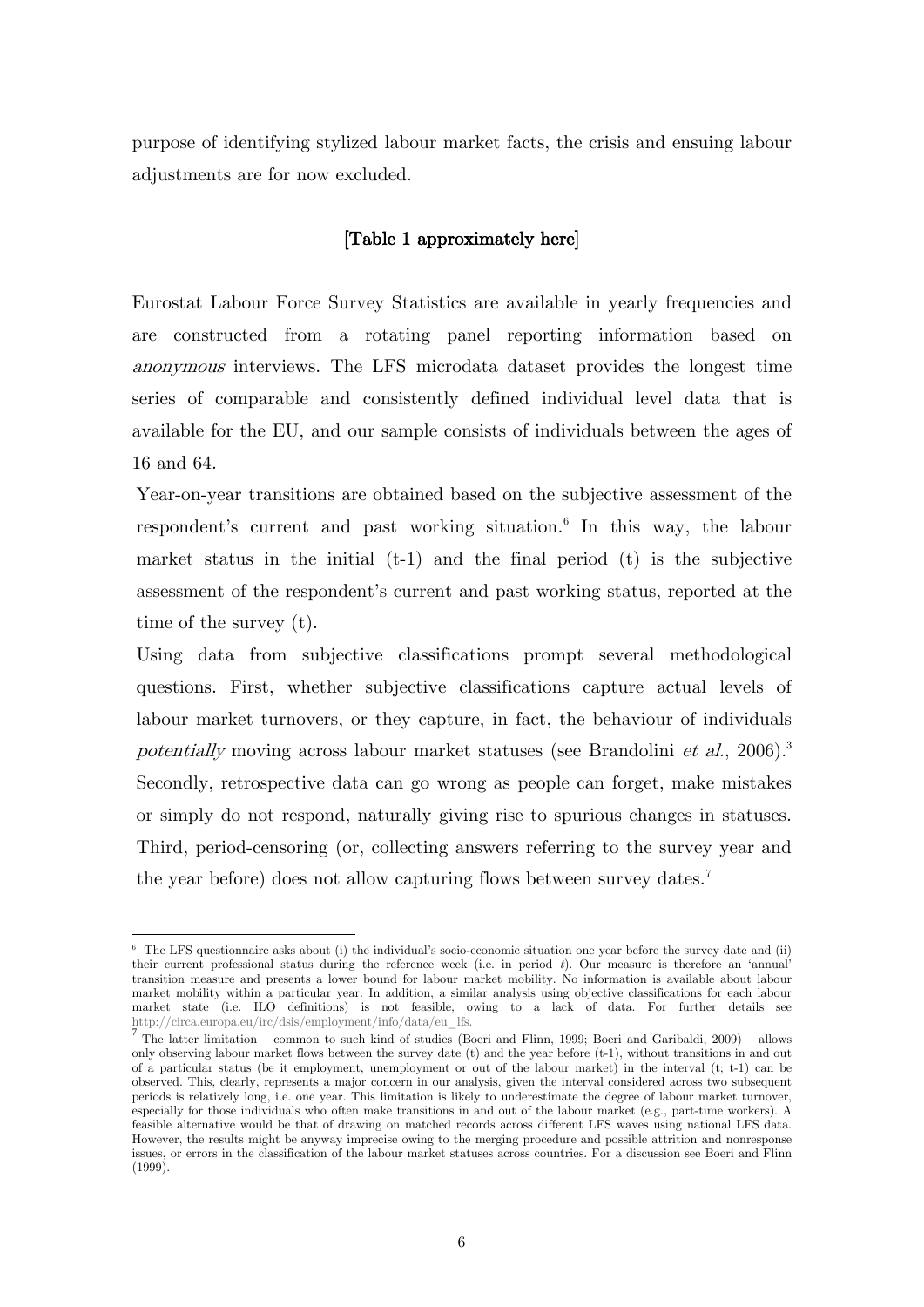The anonymous nature of the LFS data does not allow tracking individuals over time. This breaks down any form of serial correlation between classification errors in our sample. In other words, reporting errors at a given survey date are independent of errors in previous LFS waves. Furthermore, we rule out the possibility that non-responses are captured as spurious changes in status, by necessarily excluding the number of individuals for which labour market classifications are not reported for the survey year and, retrospectively, for the year before. Finally, by construction of transition probabilities (i.e. the labour market status in the initial and the final period is the *subjective* assessment of the respondent's current and past working situation, reported at the time of the survey), any subjective bias between the "official" labour market status (i.e. as defined by the ILO) and its "reported" counterpart naturally simplifies out under the, likely, assumption that each individual's subjective bias is constant over time.

From the LFS, we construct raw probabilities of moving or remaining in any labour market status, together with an index of mobility (Shorrocks, 1987). Particularly, we consider nine possible transition probabilities across the statuses of employment, unemployment and out of the labour market (inactivity). The (ex post) probability of remaining in any particular labour market status is defined on the basis of the number of individuals being in that particular status  $i$  in both year t and t-1, as a percentage of individuals in the same status *i* in year t-1. Conversely, the probability of moving from one labour market status to another is defined as the ratio of the probability of remaining in any labour market status  $i$ , as defined previously, over the probability of an individual in status k in period  $(t-1)$  turning to status i in period t.

For each country  $(j)$  the probability of moving across n labour market statuses between year t-1 and year t is thus a  $(n \times n)$  matrix  $(P_{i,k}^{\ j|i})$  in which each individual element  $p_{i,k}^{j} = Pr\{S_i = i \mid S_{t-1} = k\}$  records the transition probability, with  $i, k = \text{employment}$  (e), unemployment (u), out of the labour market or inactivity  $(na)$ .

The measure of mobility used is the Shorrocks' (1987) mobility index, defined as: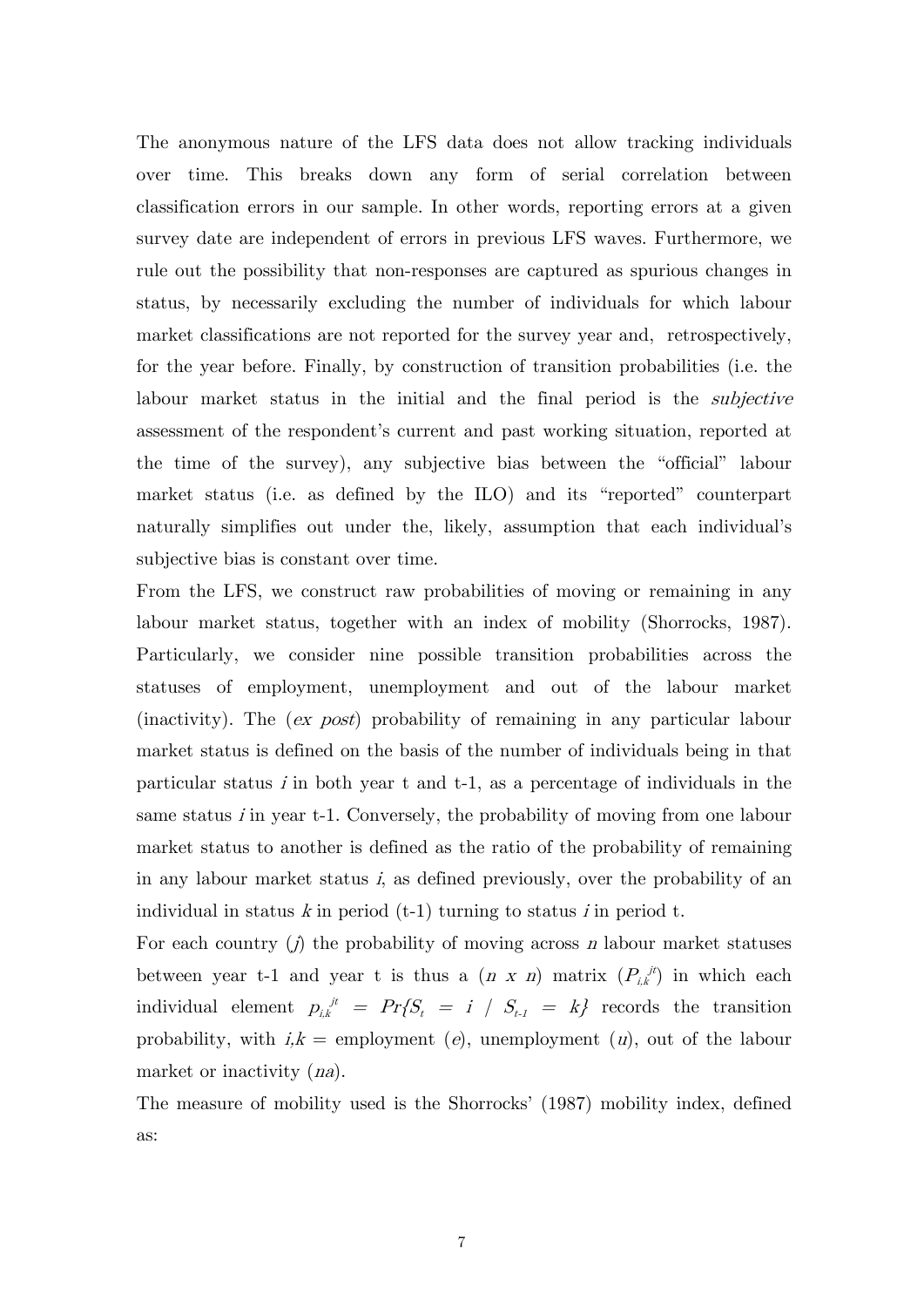$$
M^{i} = \frac{[n - trace(P_{i,k}^{i})]}{[n-1]}
$$
\n
$$
(1)
$$

By definition, the mobility index is bounded between  $[0,1]$ , where, a value of zero implies no probability of leaving any labour market status, and a value of one implies full mobility.

At this stage, it should be noted that flows from and into the labour market are very different among them. In fact, people moving from inactivity to unemployment are different from people moving from inactivity to employment, as the former re-enter the labour market but do not find a job immediately. In this vein, distinguishing between flows into and out of inactivity can be retained in the probability of *successfully* re-entering the labour market (Marston, 1976; Theeuwes *et al.*, 1990). The latter is defined as:

$$
S L^{jt} = p_{\text{nan},e}^{\quad \ \ \, jt} \big/ \big( \, p_{\text{nan},e}^{\quad \ \ \, jt} + p_{\text{nan},u}^{\quad \ \ \, \, jt} \big),\tag{2}
$$

which is the percentage of people *successfully* entering the labour market  $(p_{\text{nan},e})$ as a percentage of the number of people entering the labour market as a whole. Analogously, people leaving unemployment to get back into employment are different from those who, once separated from their job, stop searching for a new one (i.e. they move from unemployment into inactivity). Thus, unsuccessful labour market outcomes are computed as:

$$
FL^{it} = p_{u,nan}^{i} / (p_{u,nan}^{i} + p_{u,e}^{i})
$$
\n(3)

which is the percentage of people withdrawing from the labour market, as a percentage of people generally leaving unemployment (moving either back into employment or inactivity). It should be noted, however, that *unsuccessful* labour market outcomes may not represent labour market withdrawals per sé, as flows into inactivity also capture shifts into retirement or education. For this reason, when computing (un)successful labour market outcomes we control for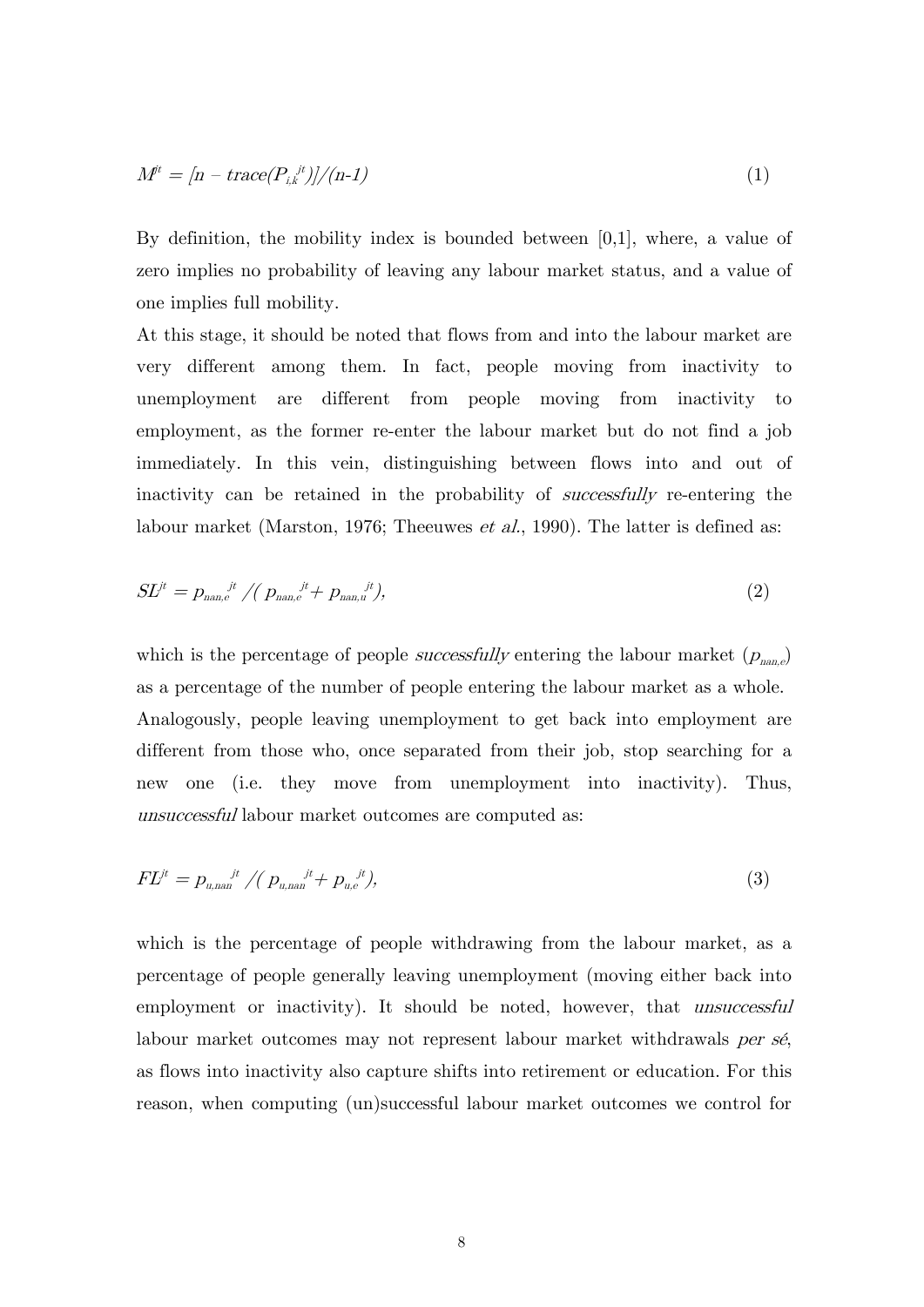the statuses of retirement and education. A discussion is warranted in the next section.

## 2.2 Results

Table 2 provides a snapshot of average transition probabilities, over time and across countries, between different labour market statuses during the period 1998-2008 for the euro area, CEE EU countries, Denmark and Sweden. The table shows that the average probability of being employed in year t-1 and year t, i.e. the probability of remaining employed for two consecutive periods, is 94% on average in the CEE EU countries and around 93% in Sweden and the euro area. The same probability is below 90% in Denmark. The probability of remaining unemployed is around 60% in the euro area and CEE EU countries and about 40% in Denmark and Sweden. The probability of remaining inactive is between 85-90% in the euro area and the CEE EU countries but below 80% in Denmark and Sweden. Clearly, the probability of moving from employment to inactivity or the probability of moving from unemployment to inactivity is strongly associated with retirement flows and/or flows into the status of education. Controlling for education and retirement flows – setting up a 5 dimensional transition matrix including the statuses of  $e$ =employment,  $u$ =unemployment, *nan*=inactivity (this time, excluding education and retirement), plus *ie*=education and *re*=retirement – shows that the likelihood of remaining inactive (excluding retirement and education) for two consecutive periods falls to about 74% in Sweden. The same probability is about 77% in CEE EU countries and in Denmark and  $84\%$  $84\%$  in the euro area.<sup>8</sup>

#### [Table 2 approximately here]

<span id="page-10-0"></span><sup>&</sup>lt;sup>8</sup> Those results are available upon request from the authors. An analysis of shifts into retirement or education is not provided here. For a discussion on retirement decisions see, inter alia, Aranki and Macchiarelli (2013).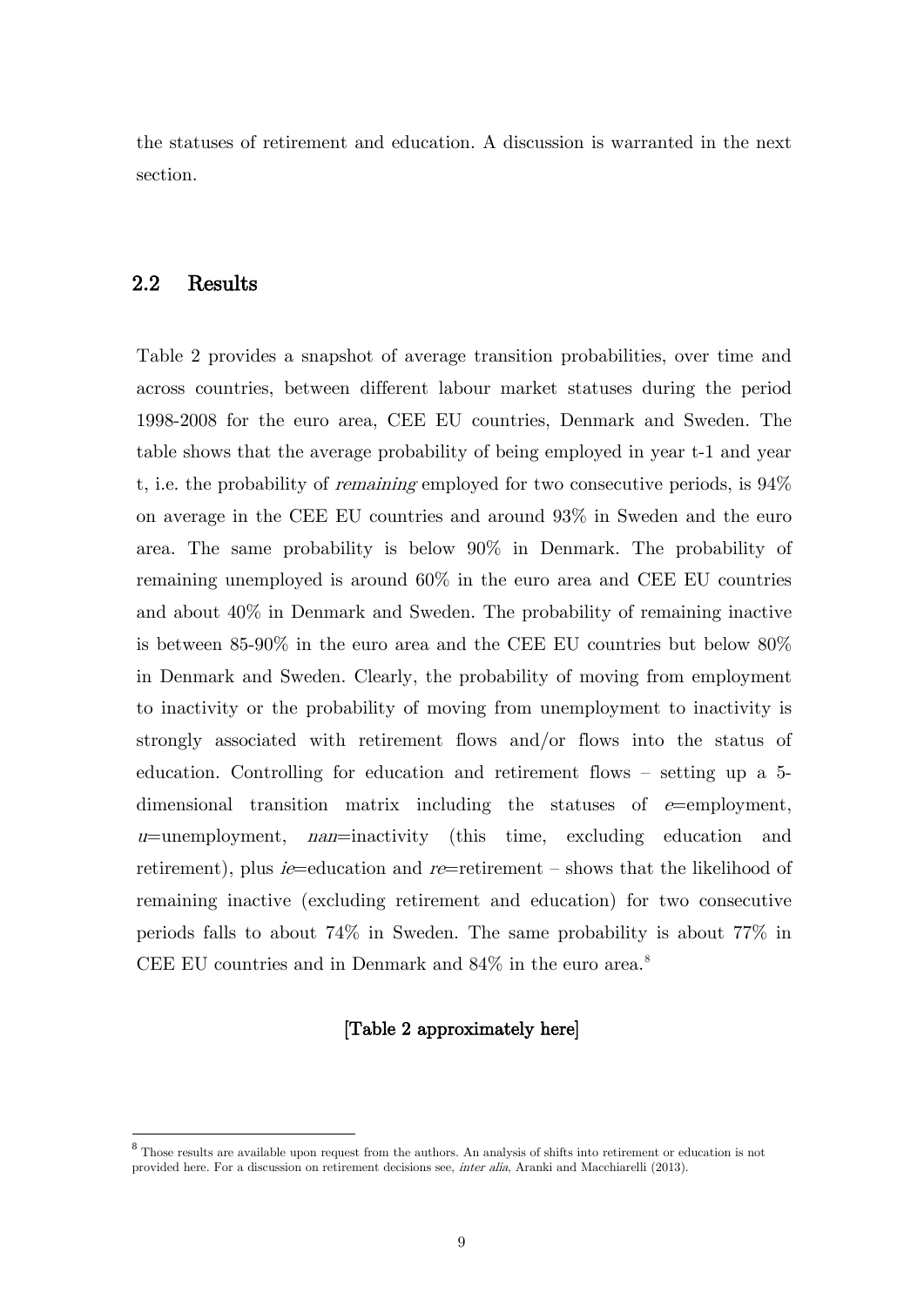From Table 2, in the euro area and CEE EU countries the probability of moving from unemployment to employment is just below 30%, compared with over 40% in Denmark and Sweden. In the CEE EU countries and the euro area this is much lower than the probability of remaining in unemployment. In Denmark and Sweden, however, an unemployed person has the same probability of finding a job as remaining unemployed.

Comparisons of labour transition probabilities over time shows that in the CEE EU countries the number of people remaining in unemployment has increased over the last decade, whereas it decreased in Sweden, the euro area, and, to a lesser extent, Denmark (Figure 1). For the euro area, of those individuals unemployed in period t-1, the percentage remaining unemployed in period t decreased from 62% to 57%. For Denmark this number decreased from 42% to 39% and for Sweden from 48% to 38%. For CEE EU countries the same number increased instead from 57% to 61%, possibly as the result of economic growth after 1998 not being very employment intensive, as evidenced by the number of people remaining in employment during the period 1998-2003, compared to the period 2004-2008.<sup>[10](#page-11-0)</sup>

#### [Figure 1 approximately here]

By contrast, the probability of remaining inactive fell over time in the CEE EU countries, while it remained broadly stable in Sweden and the euro area, and increased somewhat in Denmark. Finally, the probability of remaining in employment increased strongly in the CEE countries as well as – but to a smaller degree – in Denmark and the euro area. In Sweden, the number of people remaining in employment decreased over the last decade.

Turning to transitions between different labour market statuses, the probability of moving from unemployment to employment is found to be very high in Denmark and Sweden, compared to the euro area and CEE EU countries, in

<span id="page-11-1"></span>-

<sup>9</sup> The probability of remaining in unemployment has increased in Czech Republic, Hungary, Poland, Romania and Slovakia over the last decade, but has fallen in the Baltic countries (Estonia, Latvia and Lithuania). In Latvia and Lithuania the fall in the probability of remaining in unemployment was accompanied by a higher probability of transiting from unemployment to inactivity over time, while for Estonia this probability remained roughly similar across time.

<span id="page-11-0"></span><sup>&</sup>lt;sup>10</sup> Changes in the institutional arrangements and labour market composition (also in the light of labour market migration to Western Europe stemming from the EU accession in 2004) have contributed to this trend.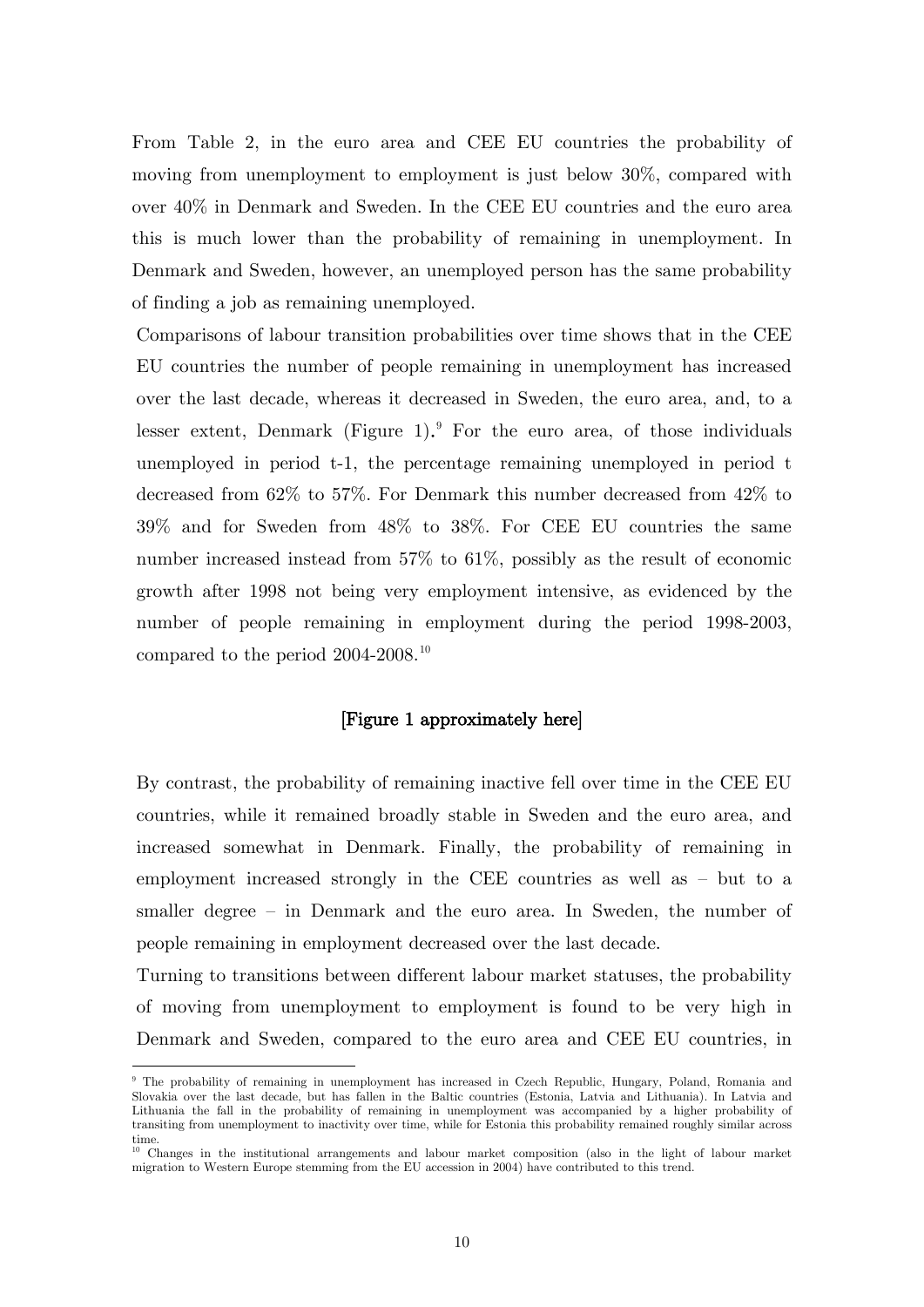line, in the former case, with relatively fast hiring and firing dynamics compared to other continental EU labour markets. In addition, unemploymentto-employment flows have increased by about 7 percentage points over the last decade in both Denmark and Sweden (see Figure 1), while it remained constant in the CEE EU countries and slightly declined in the euro area. [11](#page-11-1) Flows in the opposite direction (i.e. unemployment to employment) have decreased overall in CEE countries, but also in Denmark, and, to a lesser extent, in Sweden and in the euro area.

The figures also shows that changes from unemployment to inactivity have overall fallen in the CEE EU countries, Denmark and Sweden where they strongly increased in the euro area.<sup>[12](#page-12-0)</sup> As for the euro area, a change in definition for France also explains such high rates of transition out of the labour market.<sup>[13](#page-12-1)</sup> The figure also suggests that transitions from inactivity into employment have decreased by about 2-3 percentage points in the CEE EU countries and Sweden, while they have decreased by less than 1 p.p. in Denmark and the euro area.

Looking at the percentage of people entering succesfully the labour market (succesful labour market entries, SL), we find that this percentage has increased in CEE EU countries (from 59% to 60%), Denmark (from 60% to 67%), and Sweden (from 71% to 76%), while it has decreased in the euro area (from 64% to 58%) over the period 1998-2008, controlling for education and retirement flows (i.e. in fact, the notation  $p_{\text{nan}}^{j}$  in (2) refers to the number of people moving from inactivity (excluding retirement and education) into another state, and analogously for the formula in (3); see Table 3). Alternatively, the percentage of unsuccesful labour market outcomes  $(UL)$  has decreased in CEE EU countries (from  $33\%$  to  $31\%$ ), Denmark (from  $21\%$  to  $15\%$ ) and Sweden (from 21\% to 15\%). UL have increased only in the euro area (from  $14\%$  to

-

<sup>&</sup>lt;sup>11</sup> Country-specific results point to the fact that flows from employment to unemployment or inactivity do not vary much across countries, whereas movements from unemployment to employment or inactivity as well as transitions from inactivity to employment show more pronounced cross- country variation.

<span id="page-12-2"></span><span id="page-12-0"></span><sup>&</sup>lt;sup>12</sup> A change in definition for France explains the high rates of transition into inactivity for the euro area aggregates. These results do not change when controlling for education and retirement transitions.

<span id="page-12-1"></span><sup>&</sup>lt;sup>13</sup> Results for the euro area must be taken cautionsly, as the effect of this recodification can not be exactly quantified. As reported by the French National Institute of Statistics (INSEE) such an adjustment was adopted to make the unemployment definition conformable to the ILO criteria after 2003.For further details please see

http://www.insee.fr/fr/methodes/sources/pdf/estimations\_chomageBIT\_enquete\_emploi.pdf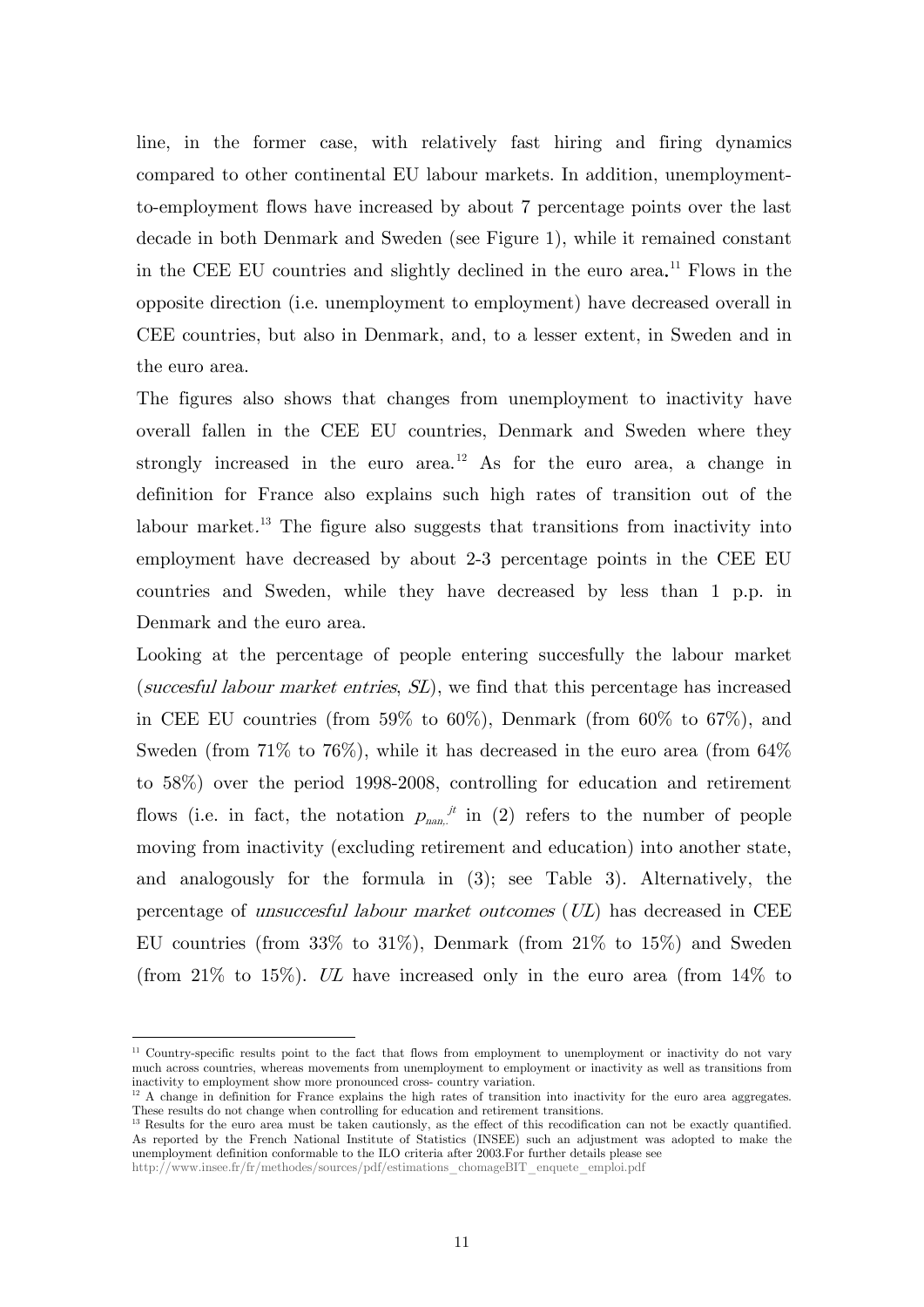26%), net of transitions out of the labor market driven by education and retirement decisions.<sup>[14](#page-12-2)</sup>

#### [Table 3 approximately here]

Turning to changes in labour market inflows and outflows by worker group (Figure 2), the reduction in people leaving the labour market in the CEE EU countries over the last decade was mainly driven by females, the highly educated and the 55 to 64 age group. At the same time, these countries experienced on average a reduction in people leaving inactivity and going back to the labour market, mainly driven by people between the ages of 15 and 24, males and low educated people. In Sweden the fall in the unemployment to inactivity and, *viceversa* inactivity to employment flows, is mostly driven by people between the ages of 15 and 24. In Denmark the mobility of highly educated people and the 25-29 age group support increasing participation rates, given that flows out of the labour market decreased and flows back into the labour market increased over the same period. For the euro area, excluding France, the number of people transitioning from unemployment to inactivity has overall decreased (in 2004-2008 against the period 1998-2003) on average, mainly triggered by females and highly educated workers.<sup>[15](#page-13-0)</sup> The probability of moving from inactivity to employment in the euro area decreased as well, driven by males and medium educated people, while it did not change much, or even increased (when including France), for female workers and people between the ages of 25-29.

#### [Figure 2 approximately here]

2.2.1 Labour mobility

<span id="page-13-1"></span><sup>&</sup>lt;sup>14</sup> Possibly, also in the light of the aforementioned change in definition for unemployment in France.

<span id="page-13-0"></span><sup>&</sup>lt;sup>15</sup> From Figure 2, the results of labour market outflows increasing in the euro area are shown to be mainly driven by France, where the aforementioned change in the definition for unemployment is likely to over-estimate labour market quits. As reported by the French National Institute of Statistics (INSEE) such an adjustment was adopted to make the unemployment definition conformable to the ILO criteria after 2003.For further details please see

http://www.insee.fr/fr/methodes/sources/pdf/estimations\_chomageBIT\_enquete\_emploi.pdf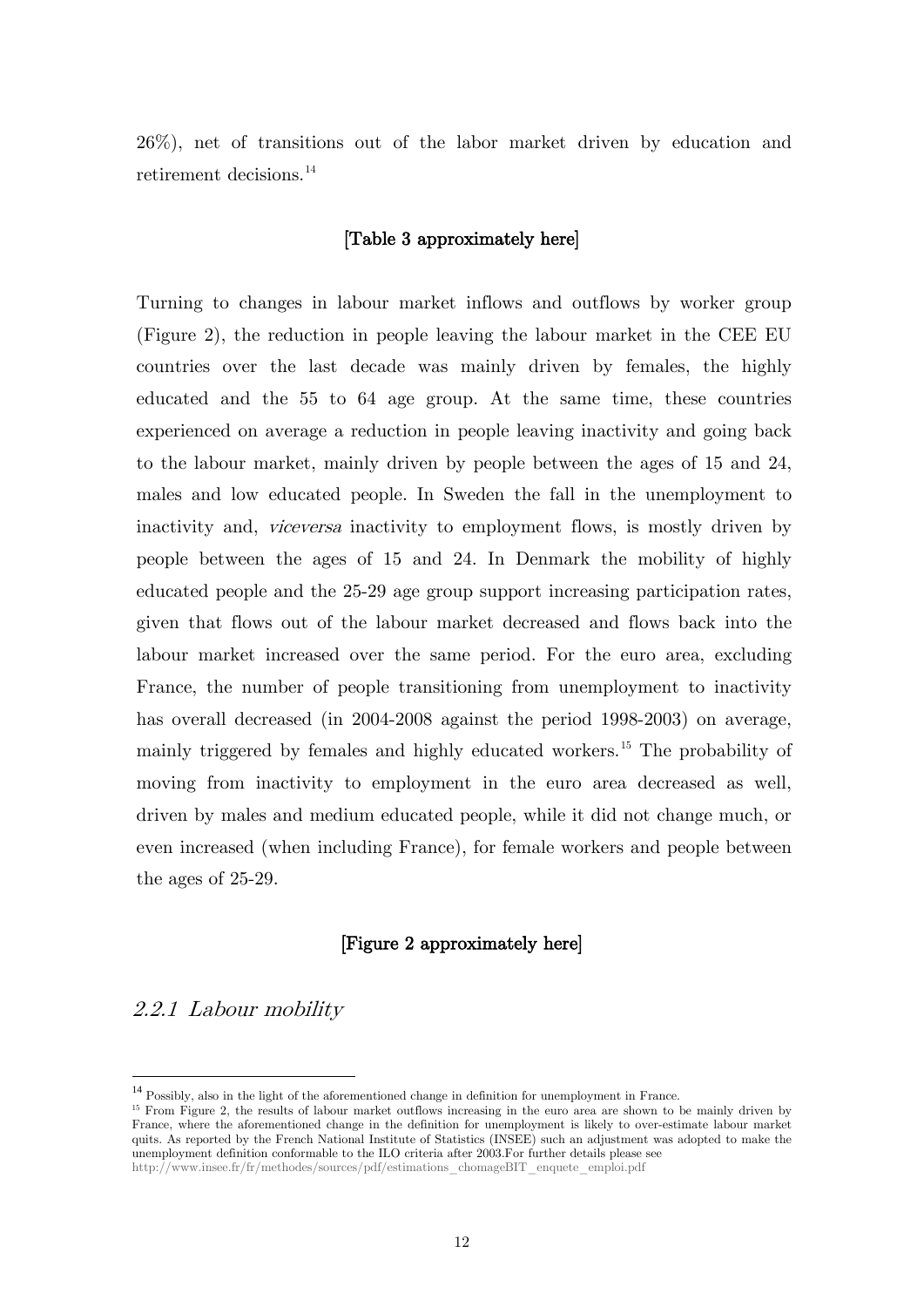Decomposing the results by worker group shows that the chance of unemployed youths finding a job is in all countries much higher than for older groups. Analogously, unemployment scarring (or the probability to remain in unemployment) is found to increase with age and is highest for individuals with lower educational attainment (Table 4).

#### [Table 4 approximately here]

Table 5 also provides a summary measure (the Shorrocks' index explained earlier) of labour market mobility.<sup>[16](#page-13-1)</sup> Importantly, the index summarizes the extent of the transitions between different economic activity statuses (employment, unemployment and inactivity).

#### [Table 5 approximately here]

The mobility index reflects an increase in labour market churning over time in Denmark, the euro area and, in particular, Sweden. On the contrary, the Shorrocks summary index for the periods 1998-2004 and 2004-2008 reveals a decrease in labour market mobility over time in the CEE EU countries. Following the changes in the labour market structure for some CEE EU, a high mobility during the period 1998- 2003 suggest higher returns to job changes and a less stringent labour market segmentation in the allocation of job offers after the reforms, as reported e.g., in Boeri and Flinn (1997). Conversely, the observed decline of mobility after 2004 – to values "converging" to what observed for the euro area – suggests a stabilization of labour markets in the region, but also a less efficient matching of individuals with jobs, as evidenced by the increase in the probability to remain in unemployment.<sup>[17](#page-14-0)</sup> In the euro area, Sweden, and, to lesser extent, Denmark, mobility increased over the whole

-

<sup>&</sup>lt;sup>16</sup> As summarized before, the Shorrocks' index is a proxy index for mobility. For example, with respect to the results in Tables 2 and 3, the decrease in state persistence over time (i.e. the reduction of the elements on the main diagonal from 1998-2003 to 2004-2008) implies an increase in the mobility index across the two sub-periods.

<span id="page-14-1"></span><span id="page-14-0"></span><sup>&</sup>lt;sup>17</sup> Particularly, the fall in mobility in the CEE EU countries from 2004 should be read in light of the political demand for social security after the transition period (early 90s). At that time several program of unemployment benefits, social security, income support and severance pay were put in place, with the (often mistaken) aim to enhance flexibility of workers and reduce long-term unemployment. Such active labour market spending seemed not to have crucially enhanced stagnation on unemployment pools before 2004 but, on the contrary, they seemed to create inefficiencies by means of displacement effects in the second period (2004-2008).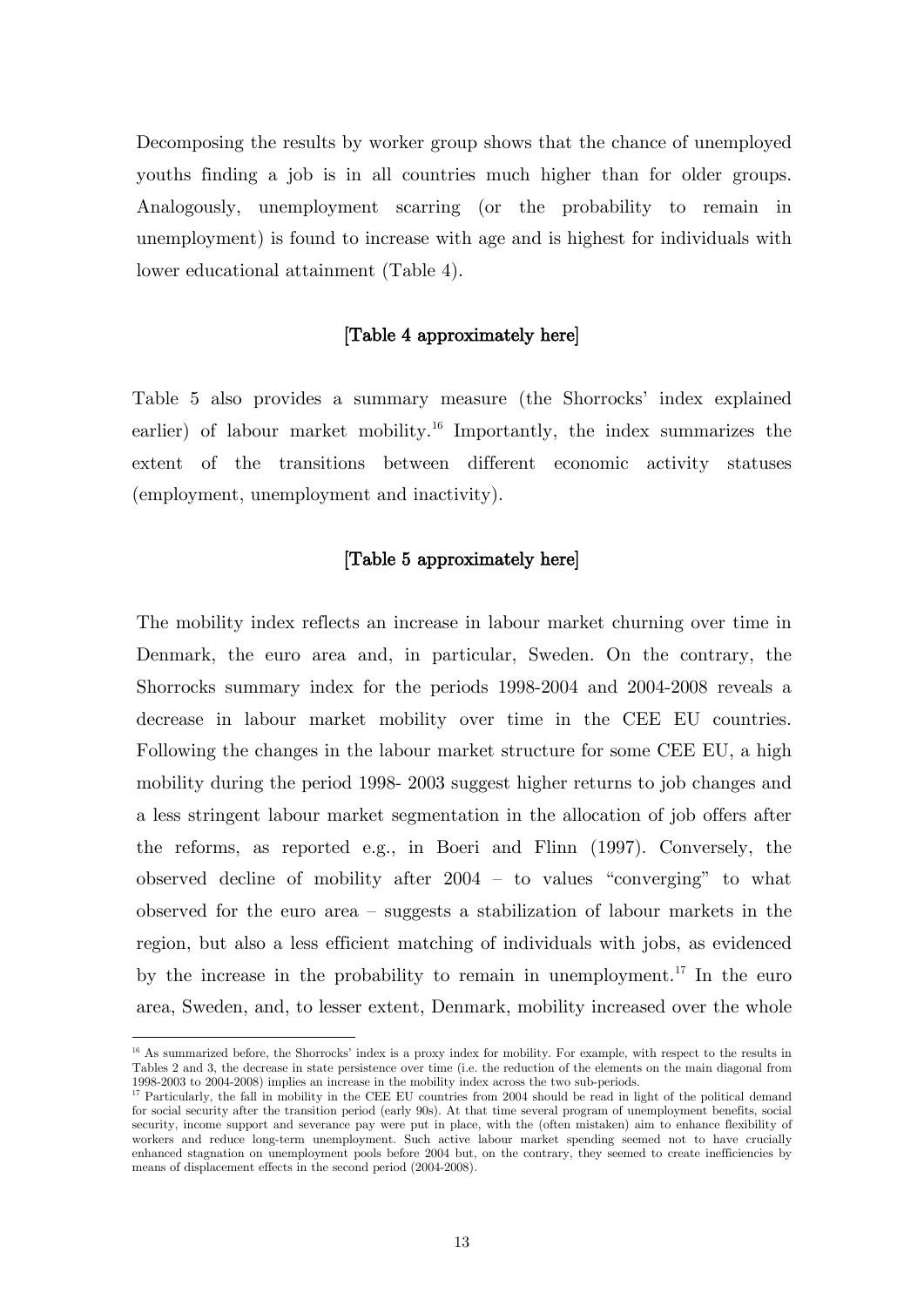period 1998-2008, essentially as the result of a fall in the probability of remaining in unemployment.

The mobility index also confirms that, in the euro area, mobility is particularly high for people between the ages of 25 and 29 and highly educated people, and has overall increased over time. Also, in the euro area mobility has generally increased for females, explaining the existence of no significant differences in the mobility index by gender (male vs. females) on a full period average. In the euro area, women and young people exhibit higher mobility over time through a decreasing probability to remain in both unemployment and inactivity. Analogously, highly educated workers are more mobile through a decreased probability to remain in unemployment over time.

From Table 5, in Denmark and Sweden people between the ages of 16-24 are the most mobile on average and their mobility has increased over time. Such behaviour is always driven by a lower probability of remaining in employment, unemployment and inactivity compared to the euro area aggregates (see Table 4). This pattern, which is also found for Finland – among other euro area countries, confirms a feature common to Nordic EU countries. In Sweden and Demark, highly educated individuals display both a higher probability of remaining in employment and a lower probability of remaining in unemployment and inactivity over time, while female workers display a lower probability of remaining in both employment and unemployment over time (Table 4).

In CEE EU countries mobility is higher for females, highly educated people and workers between the ages of 25 and 29, though this pattern has overall decreased over time. In these countries, the higher mobility of women is driven by a lower probability over time of remaining in employment and unemployment. Highly educated individuals in the CEE EU countries are more mobile through a lower probability over time of remaining in inactivity and employment.

# 2.2.2 Pooling the results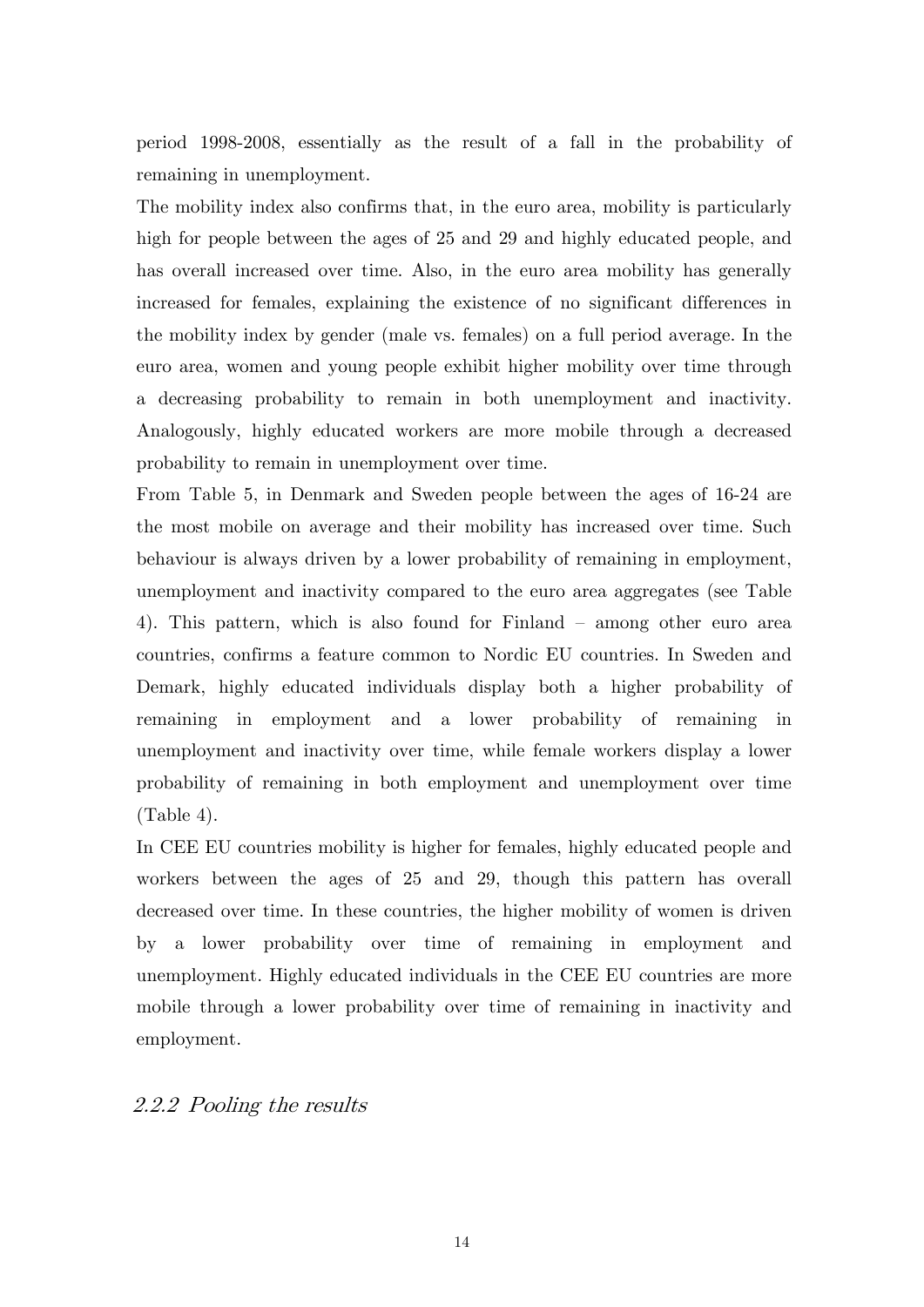As well as over time, it is interesting to consider how labour market mobility and transitions varied across EU countries and workers groups. While some empirical patterns are observed in all countries (e.g. the probability of remaining unemployed is several times higher than the probability of an employed individual turning unemployed), cross-country differences in the degree of mobility among different labour market statuses do exist. Particularly, by pooling results, we find that the probability of remaining in employment and, to a lesser extent, inactivity over two periods (t-1 and t) is very similar across countries (Figure 3). The results also emphasises the very small variation across countries in the low probability of moving from employment into either unemployment or inactivity. Significant differences across countries are found in the probability of remaining unemployed over two consecutive periods, and in the transitions out of unemployment. Looking at cross-country differences, the probability of remaining unemployed is on average over 70% in, Belgium, Greece and Slovenia, or slightly below in Italy, Bulgaria, Latvia and Slovakia. This probability is almost twice that of the probability in Denmark, Sweden, Spain, the Netherlands and Cyprus and more than two-thirds that of the probability in France, Austria, Portugal, Estonia and Romania. This probability is around 60% in Finland, Czech Republic, Lithuania, Hungary and Poland and about only 24% in Luxembourg.

#### [Figure 3 approximately here]

Furthermore, while the probability of remaining in unemployment has increased over time in Italy, Portugal, Cyprus, Czech Republic, Hungary, Poland, Romania and Slovakia, it has fallen in Belgium, Greece, France, Austria, Slovenia, the Baltic countries (Estonia, Latvia and Lithuania), Denmark and Sweden (Table 6).

#### [Table 6 approximately here]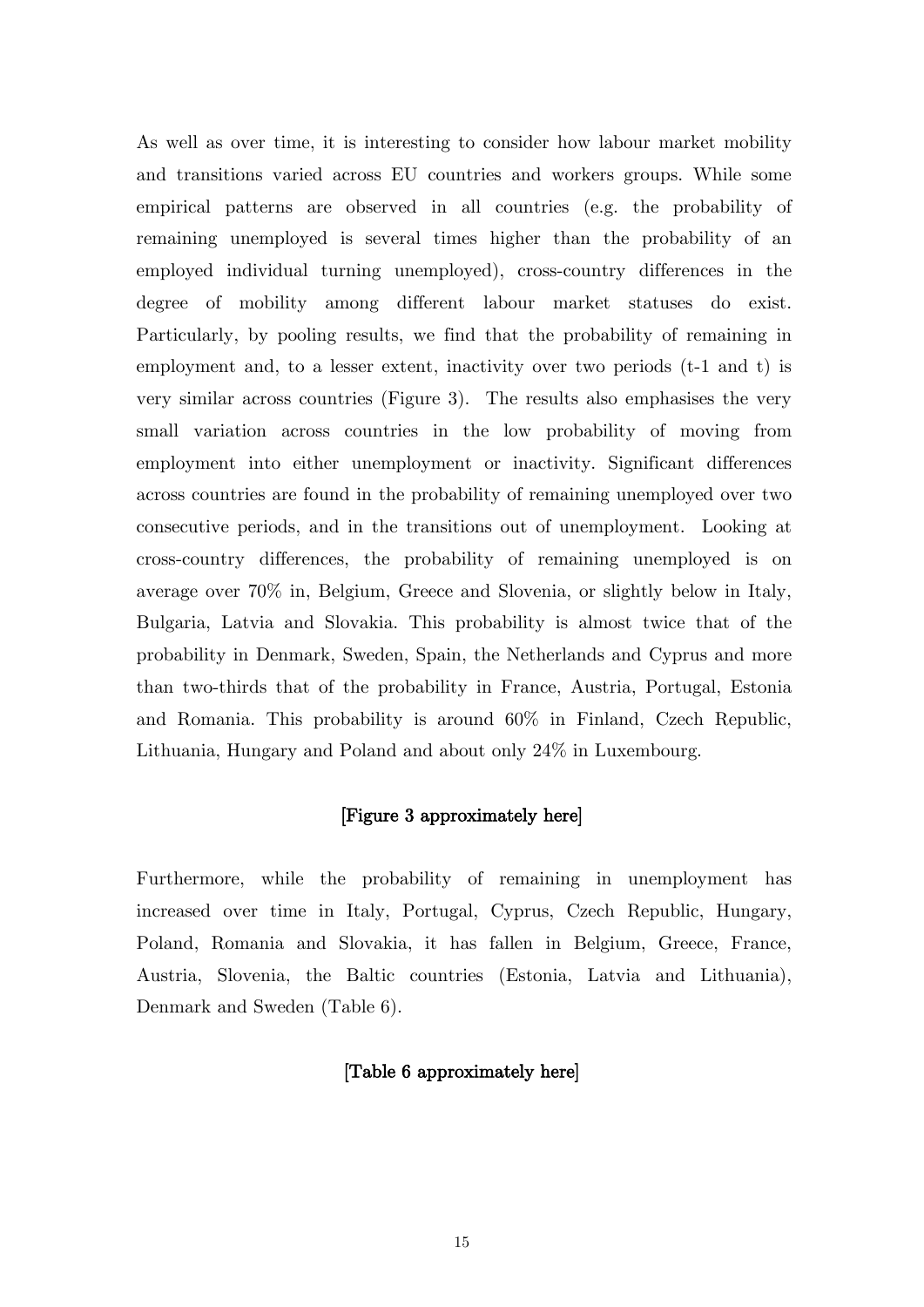Further, on the basis of the Shorrocks' mobility index, labour markets in some countries are characterised by more mobility than others (see Table 7). As expected, labour markets in Denmark and Sweden are more mobile on average, together with that of Spain, the Netherlands, France and Luxemburg. This is evidenced by a higher Shorrocks' mobility index, which is twice as high in these countries relative to Bulgaria, the Slovak Republic, Poland, Latvia, Hungary, Italy, Belgium, Greece and Slovenia. A group of countries reporting intermediate mobility is represented instead by the Czech Republic, Estonia, Lithuania, Romania, Austria, Finland, Cyprus and Portugal. Table 7 also shows that on average highly educated individuals and people between the ages of 25-29 are the most mobile across labour market statuses. Moreover, while for Denmark, Sweden and the euro area mobility of all worker groups has increased over the last decade (particularly for females) there is no clear pattern for the disaggregated CEE EU countries. The highest mobility groups overall are the 16 to 24 age group in Denmark and Sweden, the 25 to 29 year olds in Romania, people with high educational attainment in the Slovak Republic, the 25 to 29 age group in Spain and the 16-24 age group in Finland (Table 7).

#### [Table 7 approximately here]

# 3 WHAT'S BEHIND MOBILITY? A QUICK LOOK

While the analysis carried out in earlier was aimed at providing a description of the degree of labour market turnover in the EU, in this section we complement this information by looking at macroeconomic trends in employment (both part-time and temporary), unemployment and the evolution of structure indicators (EPL, product market regulation, etc.). Our objective is to understand whether part of the observed changes in mobility can be broadly restraint to some "macro" explanatory factors.

Not surprisingly, the increase in mobility observed in some countries can be linked to the use of time-limited contracts and part-time work, and viceversa. Figure 4 (top and medium panels) shows that, broadly speaking, those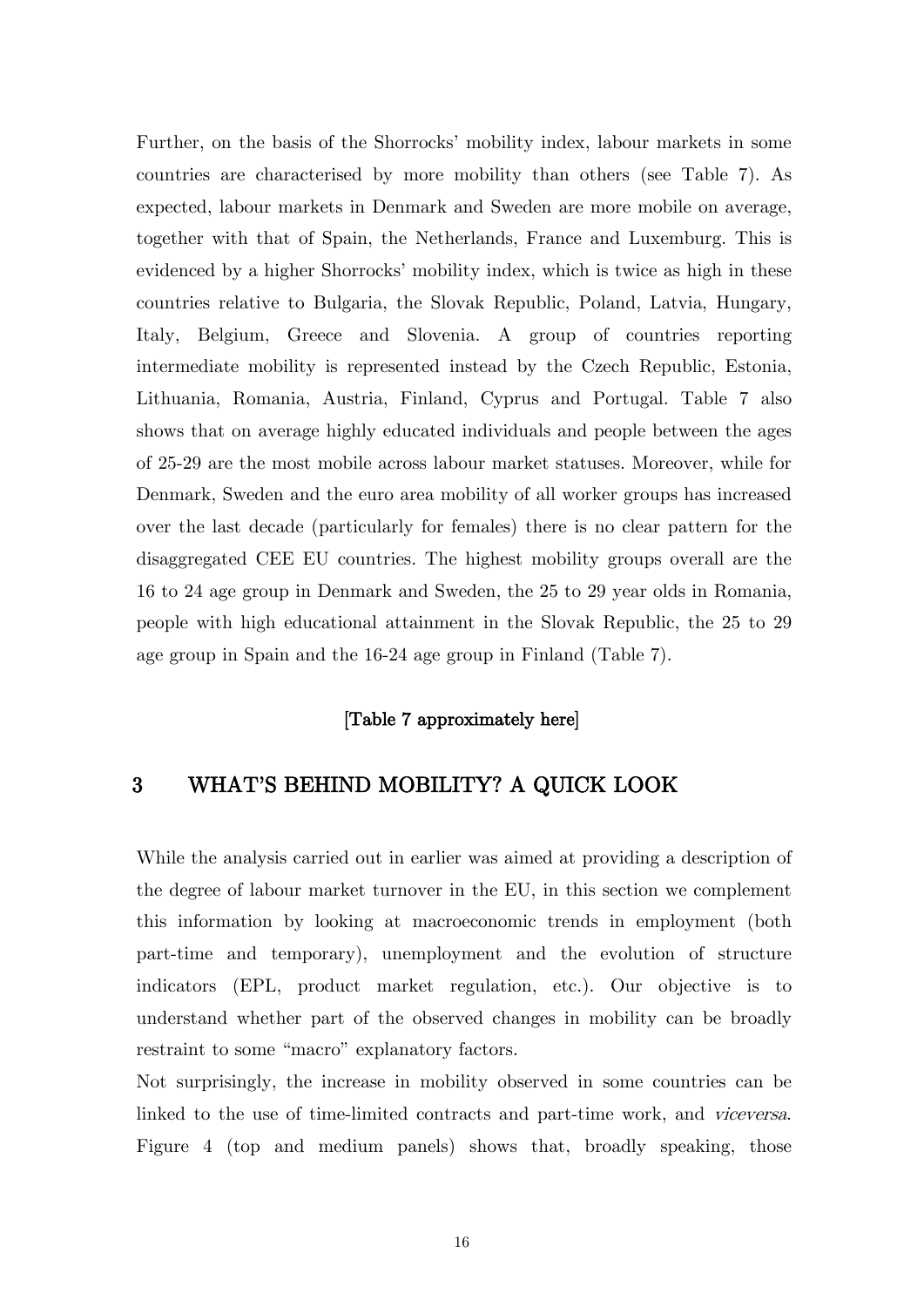countries where mobility increased over time are also those where the percentage of time limited contracts and part time work increased. However, the correspondence is not one-to-one. Further, Latvia represents a major exception, as the observed increase in mobility is not found to be associated with an increase in the share of temporary or part-time jobs.

#### [Figure 4 approximately here]

In addition, there is no clear correspondence between unemployment rate and mobility. In most countries increases in mobility are associated with a reduction of unemployment over time (Figure 4, bottom panel). Overall, however, in some countries mobility decreased and so too did unemployment rates (notably, Slovakia, Italy, Poland and the Czech Republic), suggesting that while a certain level of turnover is necessary for healthy labour markets (see also Boeri and Garibaldi, 2009), it may not be sufficient (also depending on the direction in which changes in labour market statuses are observed; see Section 2).

Focusing on structure indicators (Figure 5), changes in mobility over time seem to be negatively related with changes in the strictness of Employment Protection Legislation (EPL),<sup>[18](#page-14-1)</sup> i.e. less regulation favours labour market turnovers and viceversa, especially in Sweden, Czech Republic and Poland. A similar pattern does not exist for Italy and Portugal, among the euro area countries, or Slovakia. Further, changes in the mobility index are, in most cases, correlated with changes in the expenditure on 'active' labour market policies, such as direct job creation, and, to a lesser extent, employment incentives. [19](#page-18-0) A reduction in direct job-creation expenditures is associated with decreasing mobility over time in Italy and Portugal – among the euro area countries – and Slovakia. On the contrary, in France and Sweden a reduction in direct-job creation expenditure is positively associated with increased mobility.

<span id="page-18-1"></span> $^{18}$  EPL is likely to proxy institutional factors such as the degree of unionization, minimum wage policies, etc.

<span id="page-18-0"></span><sup>&</sup>lt;sup>19</sup> With employment incentives we mean benefits paid to beneficiaries with low earning from part-time or intermittent jobs. See OECD.stat database.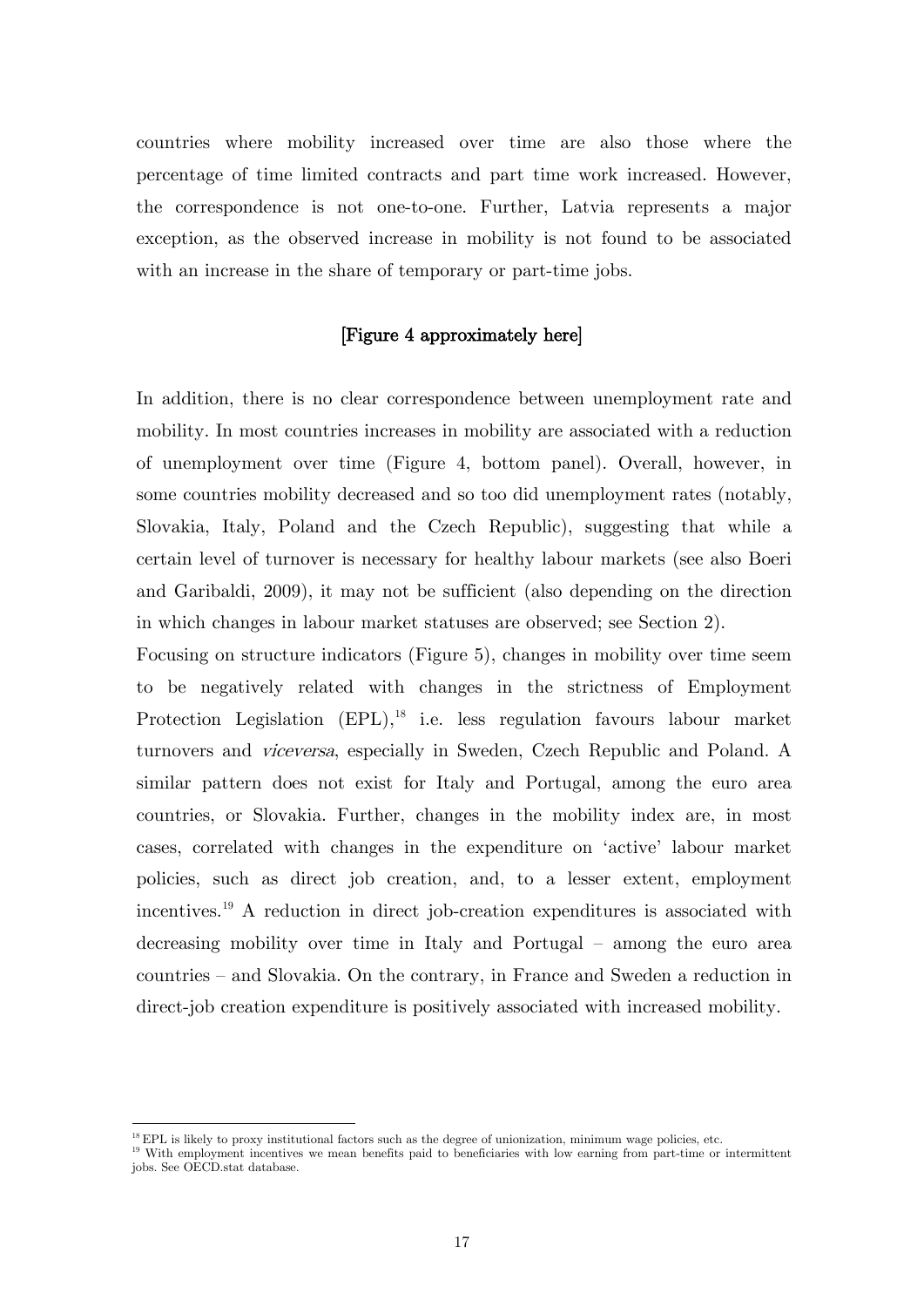The expenditure on out-of-work maintenance and support (including unemployment benefits, expenditure on early retirement,<sup>[20](#page-18-1)</sup> etc...) is found to be negatively related with mobility over time. This is particularly clear for countries such as Italy, Portugal and Sweden, where increases (decreases) in the expenditure on out-of-work benefits are coupled with lower (higher) mobility over time. Poland and Slovakia provide the opposite picture.

#### [Figure 5 approximately here]

Finally, a decrease in product market regulation is related with increased mobility over time in almost all countries – with the exceptions of Italy and Portugal – among euro area countries – and mainly Poland, Czech Republic and Slovakia – among the CEE EU countries.<sup>[21](#page-19-0)</sup>

# 4 CONCLUDING REMARKS

-

This paper presented information on labour market mobility in 23 EU countries for the period 1998 to 2008 using Eurostat Labour Force Survey (LFS) data. The analysis presented evidence by country and worker group.

Transitions from unemployment and inactivity back into employment are found to be less frequent in the CEE EU and the euro area than in Denmark and Sweden. Moreover, in the euro area, Sweden, and, to a lesser extent, Denmark, the number of people remaining in unemployment decreased over the period 1998-2008 whereas this number increased in the average CEE EU countries. At the same time, however, successful labour market entries (from outside the labour market) increased in CEE EU countries, Denmark and Sweden.

Summary mobility measures for the periods 1998 – 2004 and 2004 – 2008 show a decrease in labour market mobility over time in the CEE EU countries and an increase in Denmark, Sweden and the euro area. This decline of labour market

<sup>&</sup>lt;sup>20</sup> This type of expenditure refers to a scheme which allows (older) workers – already on unemployment benefits – to move to a similar benefit scheme where the work availability requirement is no longer necessary.

<span id="page-19-1"></span><span id="page-19-0"></span><sup>&</sup>lt;sup>21</sup> For the former, the patters is, however, in line with the idea that a higher regulation is expected to reduce employment by slowing down the pace at which displaced workers find new jobs (see also Burgess et al., 2000), resulting into a lower level of labour turnover.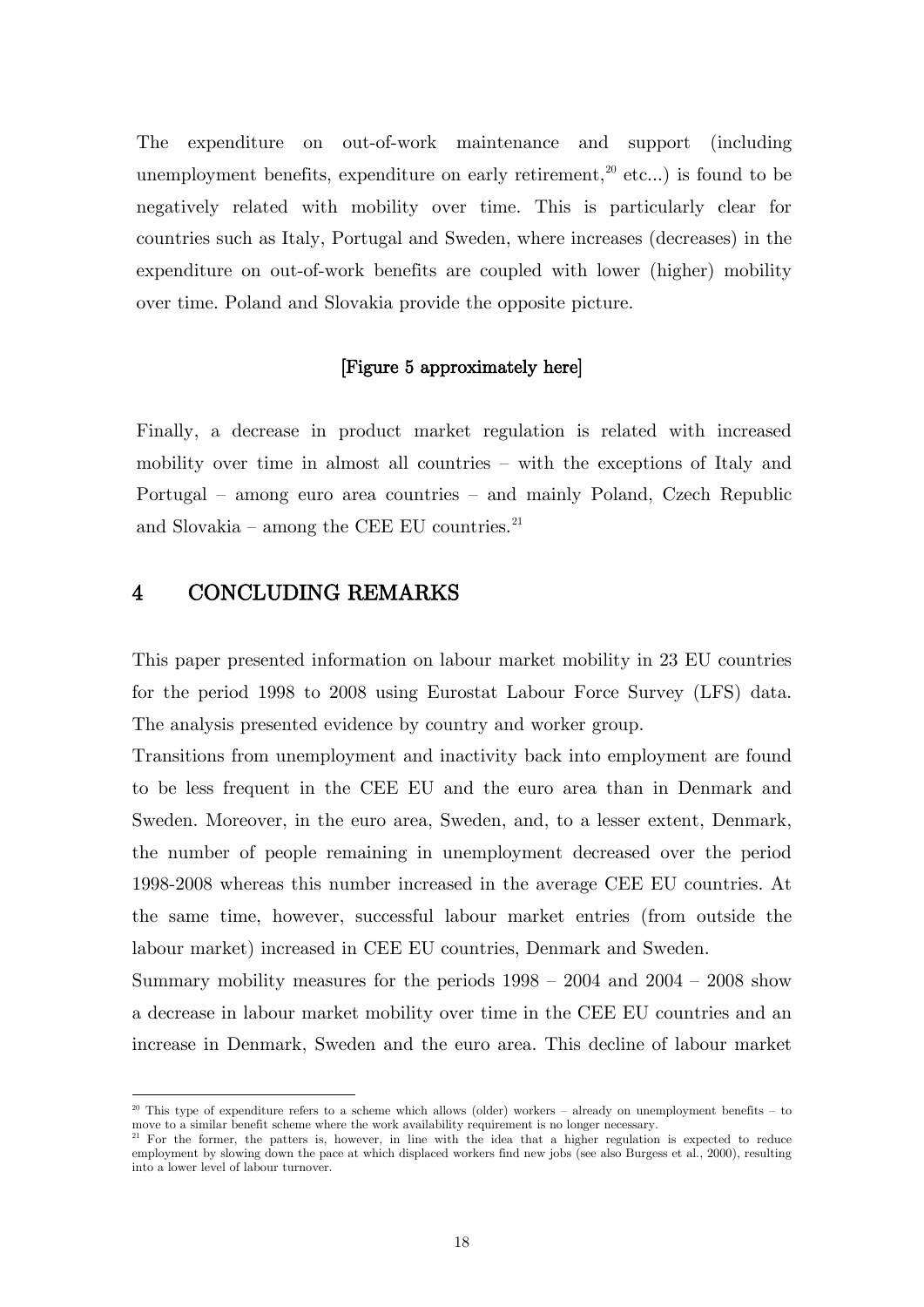mobility in the CEE countries, while reflecting a stabilization of labour markets, may stem from a less efficient matching of individuals with jobs than in other countries, as evidenced by an increase in the probability to remain in unemployment. In contrast, in the euro area, Sweden, and to a lesser extent, Denmark, mobility increased over this period, essentially as the result of a fall in the probability of remaining in unemployment. All in all, the highest degree of labour market mobility among the countries covered in this paper is consistently observed in Spain, Luxemburg, the Netherlands, Denmark and Sweden, with these results mainly reflecting higher mobility of people below the age of 29, highly educated and female workers. We also find that mobility of all worker groups has generally increased over time in the euro area, Denmark and Sweden.

Looking at some explanatory factors, the results suggest that countries who experienced an increase in mobility are also those which increased their percentage of time limited (e.g., temporary) contracts and part time work, and viceversa. However, looking at unemployment rates and some structure indicators the results provide a mixed picture, suggesting that the sense of mobility strongly varies across countries.<sup>[22](#page-19-1)</sup>

#### REFERENCES

- [1] Aranki T., Macchiarelli C. (2013), Employment duration and shifts into retirement in the EU, Working Paper Series 1517, European Central Bank.
- [2] Boeri T., Flinn c.J. (1997), "Return sto Mobility in the Transition to a Market Economy", Manuscript.
- [3] Boeri T., Garibaldi P. (2009), "Beyond Eurosclerosis", Economic Policy, pp. 409-461.
- [4] Burgess S. et al. (2000), "Employment and Output Adjustment in the OECD: A Disaggregate Analysis of the Role of Job Security Provisions," Economica, London School of Economics and Political Science, vol. 67(267), pages 419-35.

<sup>&</sup>lt;sup>22</sup> As discussed in Section 2, also depending on the direction in which transitions across labour market statuses are observed – be it from unemployment to employment, from unemployment to inactivity and so on. The effectiveness of labour market measures and their interactions are likely to affect the degree of labour market turnover as well.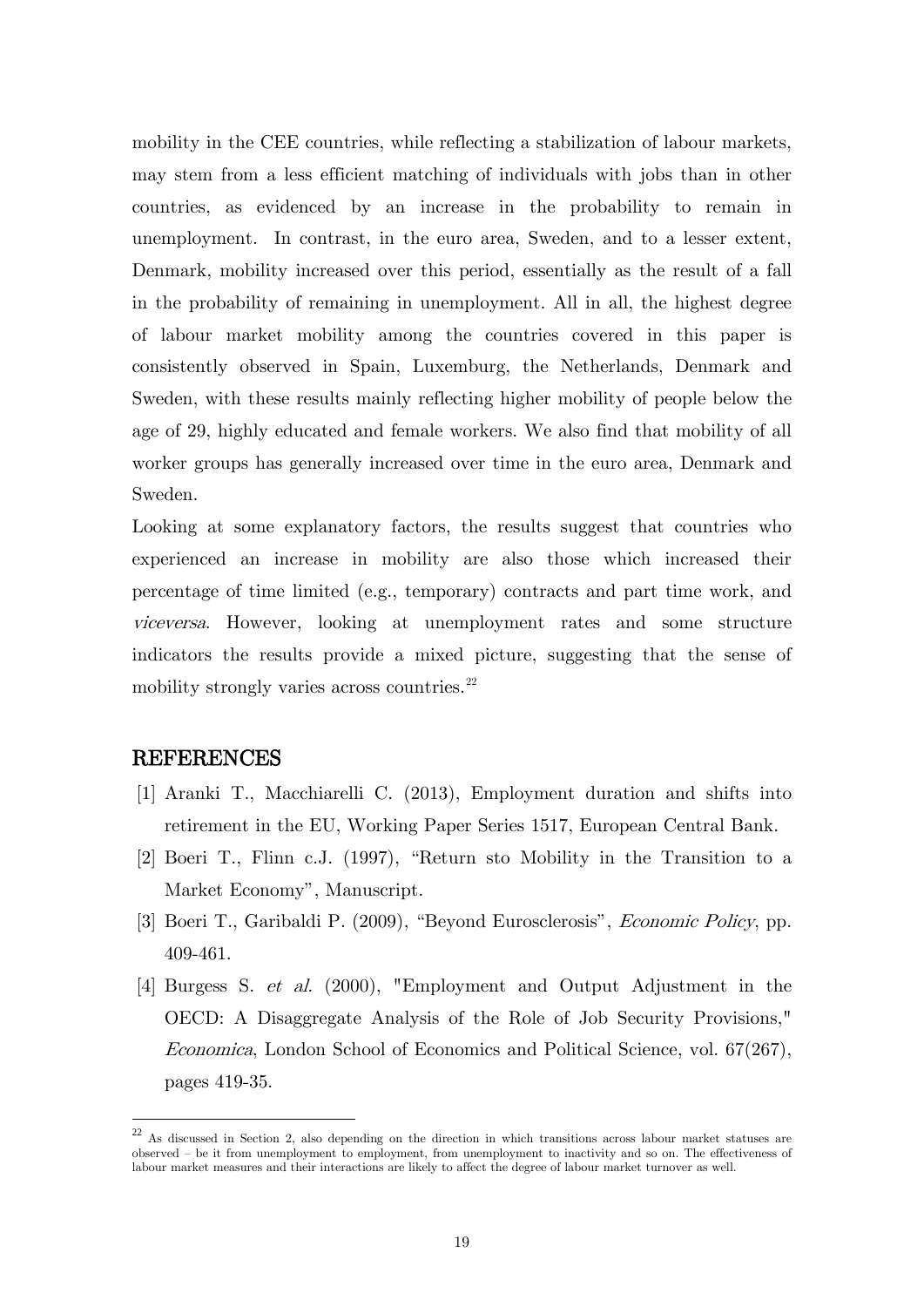- [5] Caliendo M., Uhlendorff A., (2008), "Self-Employment Dynamics, State Dependence and Cross-Mobility Patterns", IZA Working Paper, no. 3900.
- [6] Elsby M. et al.(2008), "Unemployment Dynamics in the Oecd", NBER Working Paper Series, no. 14617.
- [7] Epstein N., Macchiarelli C. (2010), Estimating Poland's Potential Output: A Production Function Approach, IMF Working Paper WP/10/15
- [8] European Commission, (2010), "Labour market and wage development in 2009", Economic and Financial Affairs.
- [9] Fujita S., Ramey G., (2006), "The Cyclicality of Job Loss and Hiring", Federal Reserva Bank of Philadelphia Working Paper, no. 06-17.
- [10] Fujita S., Ramey G., (2009), "The Cyclicality of Separation and Job Finding Rates", International Economic Review, no. 50, vol. 2(05), pp. 415- 430.
- [11] Macchiarelli C. (2013a), GDP-Inflation cyclical similarities in the CEE countries and the euro area, Working Paper Series 1552, European Central Bank.
- [12] Macchiarelli C. (2013b), Similar GDP-inflation cycles. An application to CEE countries and the euro area, Research in International Business and Finance, 27(1), 124-144.
- [13] Marston, S.T. (1976) Employment instability and high unemployment rates. Brookings Papers on Economic Activity 169-203.
- [14] Theeuwes J. et al. (1990), "Transition intensities in the Dutch labour market 1980-85", Applied Economics , vol. 22.
- [15] Shimer R., (2005), "Reassessing the Ins and Outs of Unemployment", NBER Working Paper, no. 13421.
- [16] Petrangolo B., Pissarides C., (2008), "The Ins and Outs of European Unemployment", IZA Working Paper, no. 3315.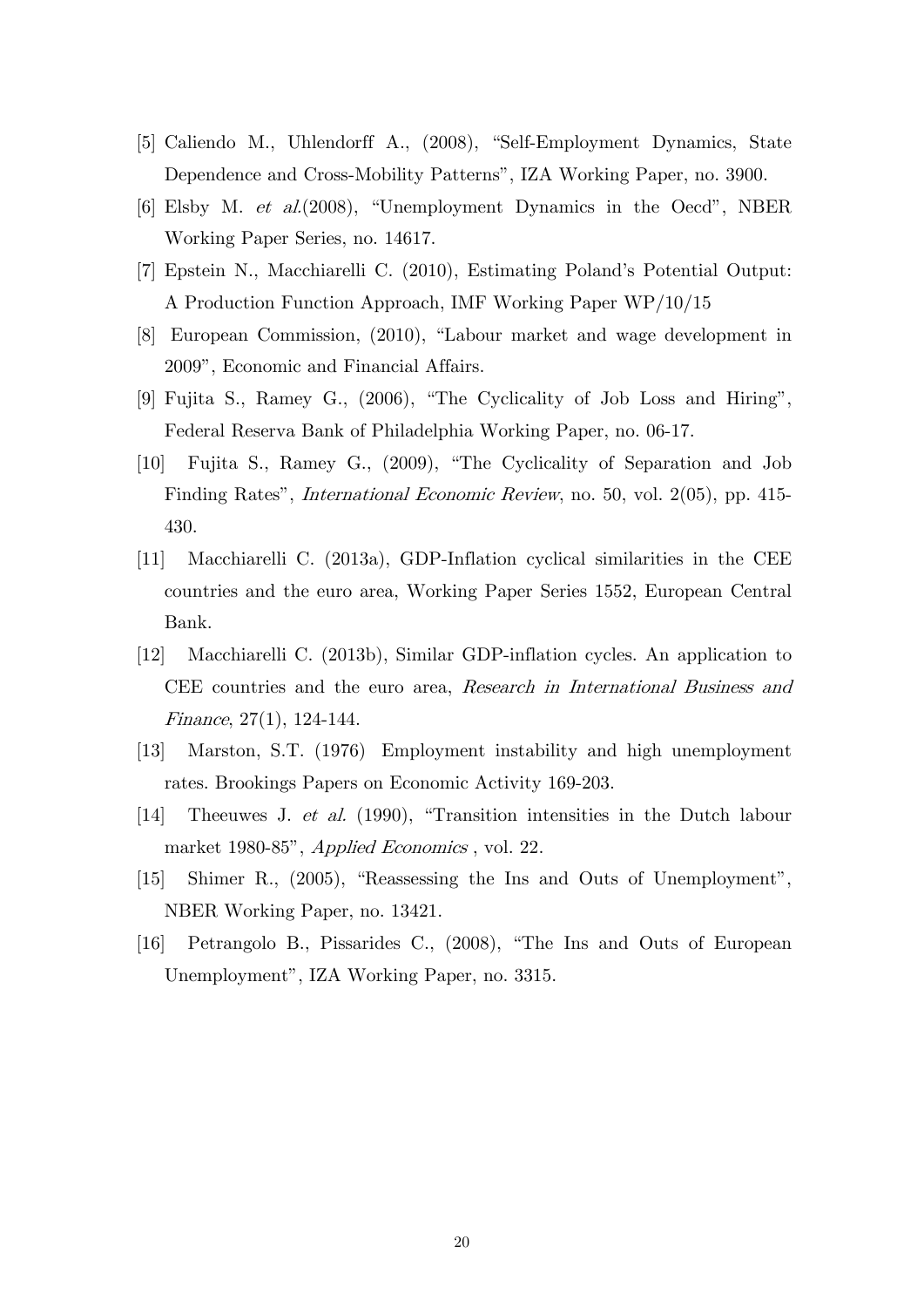|                     |                      | Long-term            |            |              |
|---------------------|----------------------|----------------------|------------|--------------|
|                     |                      | unemployment         |            |              |
|                     |                      | $(12$ months or      |            |              |
|                     |                      | $\gt)$               |            | Average      |
| EU                  |                      | as a % of the        | Employment | unemployment |
| (changing)          | Unemployment rate    | total                | rate       | duration in  |
| composition)        | $(\%)$               | unemployment         | $(\%)$     | $\rm months$ |
| 1998                | 10.3                 | 48.0                 | 61.2       | 18.3         |
| 1999                | $\,9.5$              | 46.1                 | 62.2       | 17.7         |
| 2000                | 8.5                  | 45.4                 | 63.2       | 17.4         |
| 2001                | 7.4                  | 44.0                 | 63.9       | 16.0         |
| $\,2002\,$          | 7.7                  | 40.1                 | 64.2       | 15.6         |
| 2003                | 8.1                  | 41.3                 | 64.4       | 16.1         |
| 2004                | 8.3                  | 41.0                 | 64.6       | 15.7         |
| 2005                | 9.1                  | 45.5                 | 64.0       | 15.7         |
| $\,2006\,$          | $\!\!\!\!\!8.3$      | 45.3                 | 64.8       | 15.7         |
| 2007                | $7.2\,$              | 42.7                 | 65.4       | 14.8         |
| 2008                | 7.1                  | 37.0                 | 65.9       | 12.4         |
| $EA$ (16 countries) |                      |                      |            |              |
| 1998                | $\ddot{\phantom{0}}$ | $\ddotsc$            |            |              |
| 1999                | $\ddotsc$            | $\ddot{\phantom{0}}$ |            |              |
| 2000                | 9.4                  | 48.6                 | 61.2       |              |
| 2001                | 8.3                  | 47.3                 | 62.0       |              |
| 2002                | 8.6                  | 43.7                 | 62.3       |              |
| 2003                | 9.0                  | 45.0                 | 62.6       |              |
| 2004                | 9.3                  | 44.6                 | 62.8       |              |
| 2005                | 9.1                  | 45.3                 | 63.7       |              |
| 2006                | 8.4                  | 46.2                 | 64.6       |              |
| 2007                | 7.6                  | 44.3                 | 65.6       |              |
| 2008                | 7.6                  | 39.3                 | 66.0       |              |

Table 1: Unemployment and employment rates in the EU (1998-2008)

Sources: Eurostat and OECD statistics (last column).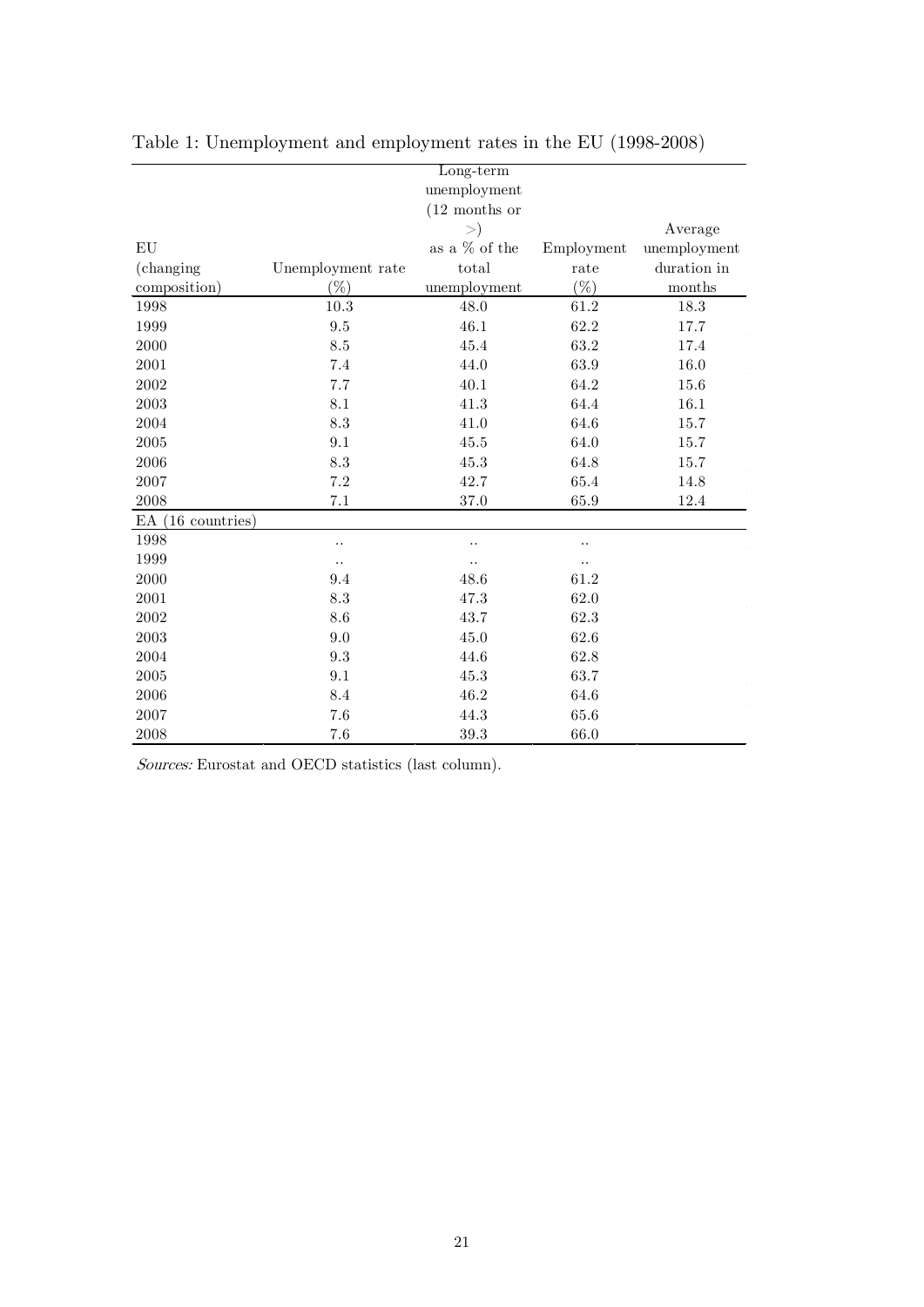|        |                          |           |        |               |        |        | Labour market status |        |        |        |        |           |        |        |  |  |
|--------|--------------------------|-----------|--------|---------------|--------|--------|----------------------|--------|--------|--------|--------|-----------|--------|--------|--|--|
|        |                          |           |        |               |        |        |                      | year t |        |        |        |           |        |        |  |  |
|        |                          |           |        | <b>CEE EU</b> |        |        | Denmark              |        |        | Sweden |        | Euro area |        |        |  |  |
|        |                          | 1998-2008 | E      | U             | ΝA     | E      | U                    | ΝA     | E      | U      | ΝA     | E         | U      | ΝA     |  |  |
|        |                          | E         | 94.051 | 3.125         | 3.420  | 89.427 | 2.434                | 8.337  | 93.273 | 2.269  | 4.624  | 93.860    | 3.111  | 3.177  |  |  |
|        |                          | U         | 28.514 | 60.799        | 14.697 | 42.044 | 40.266               | 19.122 | 42.940 | 42.042 | 19.478 | 29.937    | 61.667 | 11.721 |  |  |
|        |                          | NA        | 7.323  | 3.880         | 86.052 | 15.908 | 3.883                | 80.462 | 17.734 | 6.141  | 76.695 | 6.854     | 3.593  | 89.911 |  |  |
| Labour | $\overline{\phantom{0}}$ | 1998-2003 | E      | U             | ΝA     | E      | U                    | NA     | E      | U      | ΝA     | E         | U      | ΝA     |  |  |
| market | ↵                        | E         | 92.462 | 4.406         | 4.299  | 88.829 | 2.803                | 8.396  | 94.026 | 2.325  | 3.849  | 93.728    | 3.153  | 3.083  |  |  |
| status | ear                      | U         | 28.431 | 57.021        | 16.023 | 37.333 | 42.165               | 22.100 | 36.301 | 48.783 | 19.738 | 30.694    | 62.104 | 7.773  |  |  |
|        |                          | NΑ        | 8.959  | 4.996         | 87.560 | 16.065 | 4.417                | 79.660 | 19.578 | 5.401  | 76.600 | 7.441     | 3.478  | 89.916 |  |  |
|        |                          | 2004-2008 | E      | U             | ΝA     | E      | U                    | NA     | E      | U      | ΝA     | E         | U      | NA     |  |  |
|        |                          | E         | 94.360 | 2.702         | 2.902  | 89.580 | 2.227                | 8.321  | 92.949 | 2.244  | 4.878  | 93.933    | 2.885  | 3.208  |  |  |
|        |                          | U         | 28.538 | 61.396        | 13.914 | 43.972 | 39.226               | 17.558 | 44.778 | 38.781 | 19.400 | 29.557    | 57.289 | 13.353 |  |  |
|        |                          | ΝA        | 6.602  | 3.448         | 86.046 | 15.857 | 3.619                | 80.654 | 17.063 | 6.323  | 76.731 | 6.792     | 3.670  | 89.554 |  |  |

Table 2: Transition probabilities (full period, 1998 – 2008)

Note: E=employed; U=unemployed; NA=inactive so that  $EE =$  remains in employment between one year and the next;  $UU =$  remains in unemployment,  $NANA =$  remains in inactivity. For CEE EU and euro area countries observations are weighted according to the labour force share (15-64) in each country over the aggregate. Elements showing a probability of remaining in the same labour market state (employment, unemployment and inactivity) are in bold.

Sources: LFS microdata, authors' computations.

Table 3: Successful and unsuccessful labour market outcomes

|           |                                    | CEE EU Denmark Sweden Euro area  |        |        |  |  |  |  |  |  |  |  |  |  |
|-----------|------------------------------------|----------------------------------|--------|--------|--|--|--|--|--|--|--|--|--|--|
|           |                                    | Successful labour market outcome |        |        |  |  |  |  |  |  |  |  |  |  |
| 1998-2003 | 59.432                             | 60.021                           | 71.017 | 64.083 |  |  |  |  |  |  |  |  |  |  |
| 2004-08   | 60.378                             | 66.767                           | 76.091 | 57.745 |  |  |  |  |  |  |  |  |  |  |
|           | Unsuccessful labour market outcome |                                  |        |        |  |  |  |  |  |  |  |  |  |  |
| 1998-2003 | 33.466                             | 20.444                           | 20.907 | 14.433 |  |  |  |  |  |  |  |  |  |  |
| 2004-08   | 31.275                             | 14.471                           | 15.517 | 26.167 |  |  |  |  |  |  |  |  |  |  |

Note: Results are based on a 5-dimensional transition probability matrix where statuses are defined as E=employed; U=unemployed; NAN=inactive (excluding education and retirement); RE=in retirement; IE=in education. Compared to the results where a 3-dimensional transition matrix is used (with E=employed; U=unemployed; NA=inactive), the results here holds in the light of NA=NAN+IE+RE. In other words, in computing successful and unsuccessful labour market outcomes we control for education and retirement flows when defining the status of inactivity. Following Theeuwes et al. (1990) a successful labour market entry is computed as the percentage of people *successfully* entering the labour market  $(p_{\text{nan},e})$  as a percentage of the total number of people entering the labour market, i.e.  $SL^t = p_{\text{name},e}^{j\textit{t}} / (p_{\text{name},e}^{j\textit{t}} + p_{\text{name},u}^{j\textit{t}})$ .

Analogously, an unsuccessful labour market outcome is the percentage of people withdrawing from the labour market (but not moving to either retirement or education), as a percentage of people leaving unemployment, i.e.  $FL^{jt} = p_{u,nan}^{j} \cdot p_{u,an}^{j} \cdot p_{u,e}^{j} \cdot p_{u,e}^{j}$ Sources: LFS microdata, authors' computations.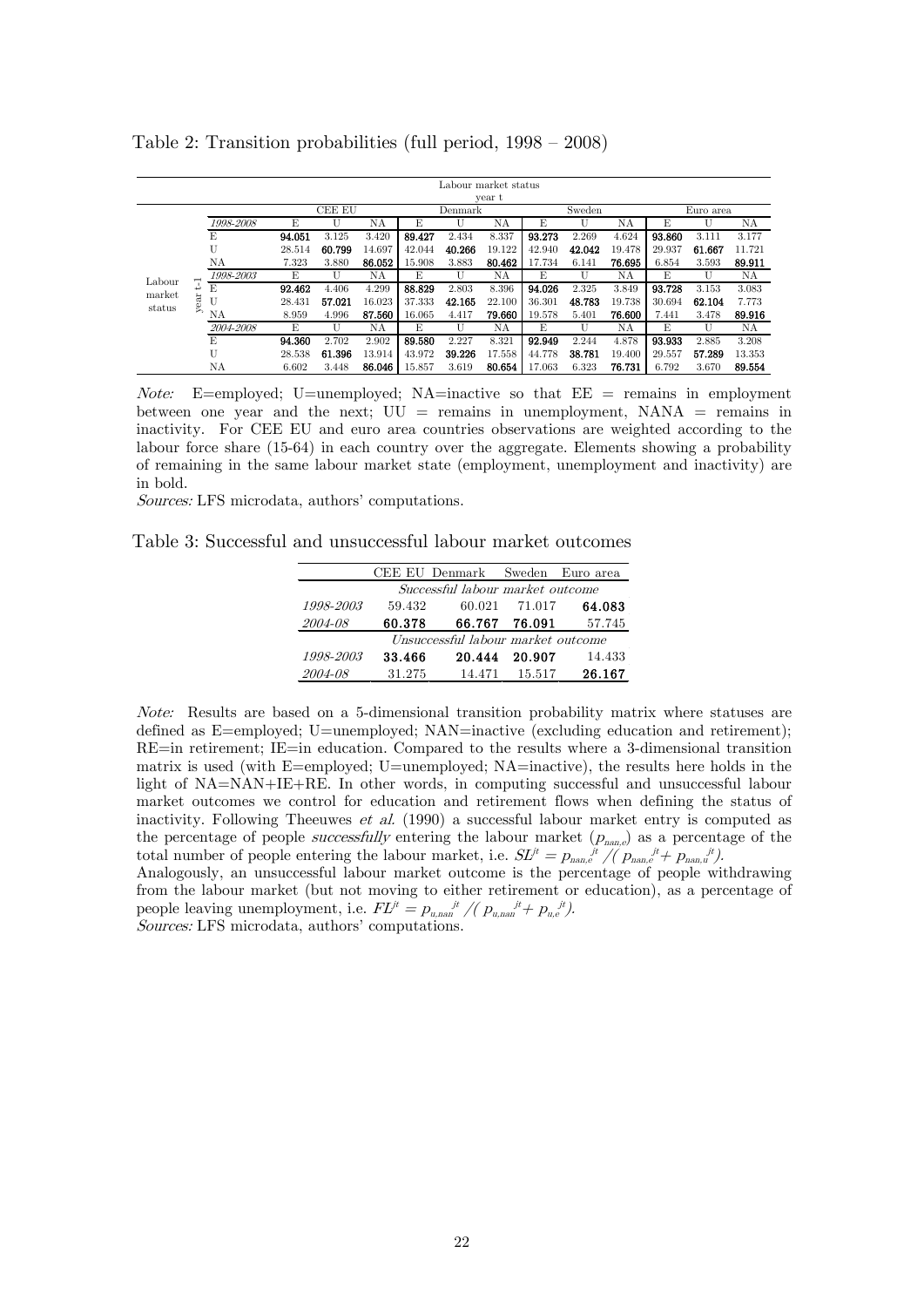|                                  |                   |         |                  |                 |                  |                  | Labour market status |                  |                  |                 |                  |                  |                  |                  |
|----------------------------------|-------------------|---------|------------------|-----------------|------------------|------------------|----------------------|------------------|------------------|-----------------|------------------|------------------|------------------|------------------|
|                                  |                   |         |                  |                 |                  |                  | year t               |                  |                  |                 |                  |                  |                  |                  |
|                                  | <i>Males</i>      |         | E                | CEE EU<br>U     | NA               | E                | Denmark<br>U         | NA               | E                | Sweden<br>U     | NA               | E                | Euro area<br>U   | NA               |
|                                  | 1998-2003         | E       | 93.202           | 4.726           | 3.136            | 90.759           | 2.562                | 6.800            | 94.315           | 2.655           | 3.251            | 94.720           | 2.895            | 2.480            |
|                                  |                   | U       | 31.297           | 58.011          | 12.601           | 40.330           | 43.411               | 17.181           | 37.450           | 49.050          | 18.416           | 33.180           | 61.886           | 5.618            |
|                                  |                   | ΝA      | 9.811            | 5.404           | 86.553           | 16.092           | 4.180                | 80.061           | 19.794           | 5.183           | 77.044           | 10.002           | 4.053            | 87.203           |
|                                  |                   |         |                  | 2.776           | 1.923            | 91.354           |                      |                  |                  | 2.285           | 3.282            | 94.867           | 2.682            |                  |
|                                  | 2004-2008         | E<br>U  | 95.417<br>30.363 | 61.454          | 11.546           | 45.497           | 2.091<br>40.570      | 6.660<br>14.510  | 94.439<br>45.968 | 41.207          | 16.269           | 31.382           | 58.436           | 2.454<br>10.307  |
|                                  |                   | ΝA      | 7.078            | 3.597           | 89.941           | 15.981           | 3.376                | 80.865           | 16.390           | 6.197           | 77.605           | 7.606            | 3.859            | 88.543           |
|                                  | <i>Females</i>    |         | E                | U               | ΝA               | Е                | U                    | ΝA               | Е                | U               | NA               | E                | U                | ΝA               |
|                                  | 1998-2003         | E       | 91.569           | 4.050           | 5.707            | 86.535           | 3.120                | 10.326           | 93.720           | 1.985           | 4.512            | 92.380           | 3.539            | 3.913            |
|                                  |                   | U       | 25.424           | 55.900          | 20.006           | 35.167           | 41.330               | 25.572           | 35.009           | 48.692          | 21.662           | 28.317           | 62.349           | 9.959            |
|                                  |                   | ΝA      | 8.424            | 4.728           | 88.258           | 16.153           | 4.629                | 79.400           | 19.517           | 5.606           | 76.206           | 5.705            | 3.169            | 91.297           |
|                                  | 2004-2008         | E       | 93.052           | 2.631           | 4.117            | 87.511           | 2.395                | 10.259           | 91.262           | 2.237           | 6.710            | 92.716           | 3.165            | 4.183            |
|                                  |                   | U       | 26.745           | 61.444          | 16.704           | 42.866           | 38.286               | 19.894           | 43.584           | 36.266          | 22.660           | 27.953           | 56.035           | 16.362           |
|                                  |                   | ΝA      | 6.316            | 3.358           | 84.035           | 15.776           | 3.804                | 80.513           | 17.587           | 6.425           | 76.049           | 6.359            | 3.607            | 90.071           |
|                                  | Low education     |         | E                | U               | NA               | E                | U                    | ΝA               | Е                | U               | ΝA               | E                | U                | NA               |
|                                  | 1998-2003         | Е       | 89.068           | 5.173           | 7.296            | 78.665           | 3.808                | 18.038           | 91.987           | 2.781           | 5.929            | 92.176           | 3.888            | 4.011            |
|                                  |                   | U       | 21.820           | 58.596          | 21.920           | 30.616           | 45.883               | 26.277           | 30.376           | 53.902          | 21.901           | 27.441           | 65.260           | 7.930            |
|                                  |                   | NA      | 6.588            | 1.908           | 93.192           | 10.153           | 2.945                | 87.415           | 13.289           | 3.498           | 83.958           | 4.152            | 2.554            | 93.679           |
|                                  | 2004-2008         | Е       | 90.780           | 4.299           | 4.603            | 80.250           | 3.238                | 16.772           | 91.144           | 3.165           | 5.746            | 92.150           | 3.779            | 4.110            |
|                                  |                   | U       | 19.664           | 66.559          | 19.870           | 38.657           | 42.737               | 19.249           | 34.726           | 44.311          | 23.565           | 23.675           | 63.350           | 13.311           |
|                                  |                   | ΝA      | 3.496            | 1.322           | 89.320           | 8.790            | 2.443                | 88.761           | 9.653            | 5.869           | 84.327           | 3.070            | 2.631            | 94.320           |
|                                  | Medium education  |         | E                | U               | ΝA               | E                | U                    | ΝA               | E                | U               | ΝA               | Е                | U                | ΝA               |
|                                  | 1998-2003         | E       | 92.398           | 4.835           | 3.905            | 89.506           | 2.969                | 7.516            | 93.889           | 2.593           | 3.600            | 94.063           | 3.101            | 2.721            |
|                                  |                   | U       | 30.928           | 55.904          | 14.608           | 39.996           | 40.534               | 20.821           | 37.850           | 47.839          | 18.169           | 32.645           | 60.091           | 7.859            |
|                                  |                   | ΝA      | 10.210           | 7.752           | 83.422           | 18.726           | 4.287                | 77.481           | 23.927           | 9.689           | 69.245           | 10.738           | 4.640            | 86.535           |
|                                  |                   |         |                  |                 |                  |                  |                      |                  |                  |                 |                  |                  |                  |                  |
|                                  | 2004-2008         | E       | 94.238           | 2.952           | 2.854            | 90.641           | 2.204                | 7.369            | 92.841           | 2.494           | 4.739            | 94.066           | 2.821            | 3.159            |
|                                  |                   | U       | 31.325           | 59.702          | 12.347           | 43.442           | 38.476               | 19.334           | 46.571           | 37.641          | 19.055           | 32.969           | 54.178           | 12.985           |
|                                  |                   | ΝA      | 7.818            | 4.774           | 84.179           | 20.251           | 3.571                | 76.406           | 20.968           | 8.435           | 71.193           | 8.771            | 4.399            | 86.879           |
|                                  | High education    |         | E                | U               | ΝA               | E                | U                    | ΝA               | E                | U               | ΝA               | E                | U                | ΝA               |
|                                  | 1998-2003         | E       | 96.228           | 2.321           | 2.526            | 94.941           | 1.739                | 3.374            | 96.121           | 1.555           | 2.465            | 95.820           | 2.048            | 2.085            |
|                                  |                   | U<br>ΝA | 40.971<br>22.025 | 48.689<br>9.087 | 14.062<br>70.265 | 44.451           | 39.022<br>9.924      | 18.907<br>62.924 | 43.537<br>30.750 | 47.098<br>5.456 | 15.516<br>67.054 | 42.641<br>21.112 | 51.833<br>7.841  | 6.743<br>71.710  |
| Labour market status<br>year t-1 |                   |         |                  |                 |                  | 27.877           |                      |                  |                  |                 |                  |                  |                  |                  |
|                                  | 2004-2008         | Е       | 96.366           | 1.261           | 2.440            | 94.585           | 1.624                | 3.929            | 94.653           | 1.401           | 4.013            | 95.873           | 1.859            | 2.289            |
|                                  |                   | U       | 41.852           | 51.404          | 10.550           | 53.135           | 34.837               | 13.078           | 50.838           | 37.368          | 15.081           | 40.729           | 46.715           | 12.962           |
|                                  |                   | ΝA      | 21.381           | 7.801           | 70.730           | 30.018           | 7.294                | 63.201           | 33.376           | 6.851           | 60.513           | 20.140           | 8.082            | 71.889           |
|                                  | 15-24 year olds   |         | E                | U               | ΝA               | E                | U                    | ΝA               | E                | U               | ΝA               | E                | U                | ΝA               |
|                                  | 1998-2003         | E       | 86.145           | 8.703           | 6.519            | 57.651           | 2.791                | 39.808           | 78.334           | 4.728           | 18.185           | 87.109           | 7.722            | 5.546            |
|                                  |                   | U       | 32.585           | 54.348          | 15.419           | 44.737           | 28.339               | 32.443           | 39.580           | 35.637          | 29.431           | 35.951           | 56.338           | 8.481            |
|                                  |                   | ΝA      | 10.783           | 5.865           | 86.550           | 22.923           | 3.741                | 74.000           | 23.981           | 2.809           | 75.900           | 9.621            | 4.130            | 87.892           |
|                                  | 2004-2008         | Е       | 89.362           | 6.119           | 4.457            | 54.668           | 2.740                | 42.591           | 73.592           | 6.405           | 20.584           | 86.871           | 6.773            | 6.700            |
|                                  |                   | U       | 33.628           | 55.568          | 13.260           | 50.158           | 28.557               | 22.158           | 45.892           | 28.927          | 26.734           | 37.826           | 52.459           | 10.691           |
|                                  |                   | ΝA      | 6.546            | 4.113           | 88.454           | 19.664           | 3.716                | 76.635           | 15.337           | 6.233           | 78.786           | 9.475            | 4.337            | 86.188           |
|                                  | 25-29 year olds   |         | E                | U               | ΝA               | E                | U                    | ΝA               | Е                | U               | ΝA               | Е                | U                | ΝA               |
|                                  | 1998-2003         | E       | 91.689           | 5.748           | 3.763            | 86.868           | 2.993                | 10.141           | 91.725           | 3.344           | 4.910            | 92.901           | 4.690            | 2.021            |
|                                  |                   | U       | 33.740           | 55.130          | 13.190           | 49.021           | 31.107               | 21.704           | 45.745           | 39.632          | 16.269           | 35.689           | 59.050           | 6.494            |
|                                  |                   | NA      | 18.391           | 10.435          | 72.549           | 31.246           | 10.843               | 59.084           | 34.363           | 7.372           | 61.263           | 18.780           | 9.029            | 73.634           |
|                                  |                   |         |                  |                 |                  |                  |                      |                  |                  |                 |                  | 92.480           |                  |                  |
|                                  | 2004-2008         | E<br>U  | 93.631           | 3.478<br>57.268 | 2.933            | 85.976           | 2.934<br>29.857      | 11.653<br>17.234 | 89.950           | 2.960           | 7.203            | 39.137           | 4.585            | 2.977<br>8.462   |
|                                  |                   | ΝA      | 34.599<br>17.176 | 8.678           | 12.195<br>65.308 | 55.755<br>36.351 | 7.631                | 56.287           | 49.702<br>33.833 | 32.889<br>9.685 | 20.438<br>57.531 | 20.214           | 52.886<br>10.373 | 69.528           |
|                                  | $30-54$ year olds |         | Е                | U               | ΝA               | Е                | U                    | ΝA               | Е                | U               | ΝA               | Е                | U                | ΝA               |
|                                  | 1998-2003         | E       | 94.396           | 3.911           | 2.690            | 94.854           | 2.687                | 2.489            | 96.416           | 2.050           | 1.538            | 95.789           | 2.469            | 1.633            |
|                                  |                   | U       | 26.376           | 59.181          | 15.900           | 39.508           | 43.479               | 18.776           | 38.912           | 48.494          | 18.125           | 31.046           | 62.910           | 6.903            |
|                                  |                   | ΝA      | 9.173            | 6.699           | 85.109           | 16.219           | 6.581                | 77.416           | 19.819           | 14.239          | 72.395           | 7.788            | $4.026\,$        | 88.984           |
|                                  |                   |         |                  |                 |                  |                  |                      |                  |                  |                 |                  |                  |                  |                  |
|                                  | 2004-2008         | E       | 96.013           | 2.393           | 1.557            | 95.748           | 2.086                | 2.303            | 95.485           | 1.862           | 2.715            | 95.944           | 2.453            | 1.630            |
|                                  |                   | U       | 27.227           | 64.253          | 13.360           | 48.423           | 38.864               | 13.081           | 46.493           | 41.554          | 15.169           | 29.919           | 60.561           | 9.966            |
|                                  |                   | NA      | 8.059            | 4.434           | 78.629           | 18.779           | 5.305                | 76.225           | 24.553           | 10.114          | 66.750           | 6.789            | 4.574            | 88.769           |
|                                  | 55-64 year olds   |         | E                | U               | NA               | E                | U                    | ΝA               | E                | U               | ΝA               | E                | U                | ΝA               |
|                                  | 1998-2003         | E       | 85.332           | 2.168           | 15.123           | 86.657           | 3.274                | 10.250           | 93.932           | 1.826           | 4.830            | 83.964           | 2.226            | 14.496           |
|                                  |                   | U       | 17.472           | 50.432          | 36.321           | 18.198           | 53.554               | 29.683           | 23.508           | 66.290          | 18.766           | 17.031           | 69.676           | 16.542           |
|                                  |                   | ΝA      | 3.568            | 0.941           | 95.866           | 0.619            | 0.846                | 98.773           | 3.202            | 5.293           | 94.524           | 0.888            | 0.873            | 98.556           |
|                                  |                   |         |                  |                 |                  |                  |                      |                  |                  |                 |                  |                  |                  |                  |
|                                  | 2004-2008         | Е<br>U  | 87.681<br>15.987 | 1.505<br>63.543 | 11.121<br>29.815 | 88.810<br>25.342 | 2.227<br>50.221      | 9.207<br>27.996  | 92.786<br>34.685 | 1.806<br>50.797 | 5.490<br>20.931  | 86.074<br>10.752 | 1.654<br>57.950  | 12.440<br>31.601 |
|                                  |                   | NA      | 3.285            | 0.617           | 94.773           | 1.041            | 0.575                | 98.413           | 4.190            | 3.463           | 93.777           | 0.769            | 0.610            | 98.675           |
|                                  |                   |         |                  |                 |                  |                  |                      |                  |                  |                 |                  |                  |                  |                  |

Table 4: Transition probabilities by worker group

Note: E=employed; U=unemployed; NA=inactive so that  $EE =$  remains in employment between one year and the next;  $UU =$  remains in unemployment,  $NANA =$  remains in inactivity. For CEE EU and euro area countries observations are weighted according to the labour force share (15-64) in each country over the aggregate. Elements showing a probability of remaining in the same labour market state (employment, unemployment and inactivity) are in bold.

Sources: LFS microdata, authors' computations.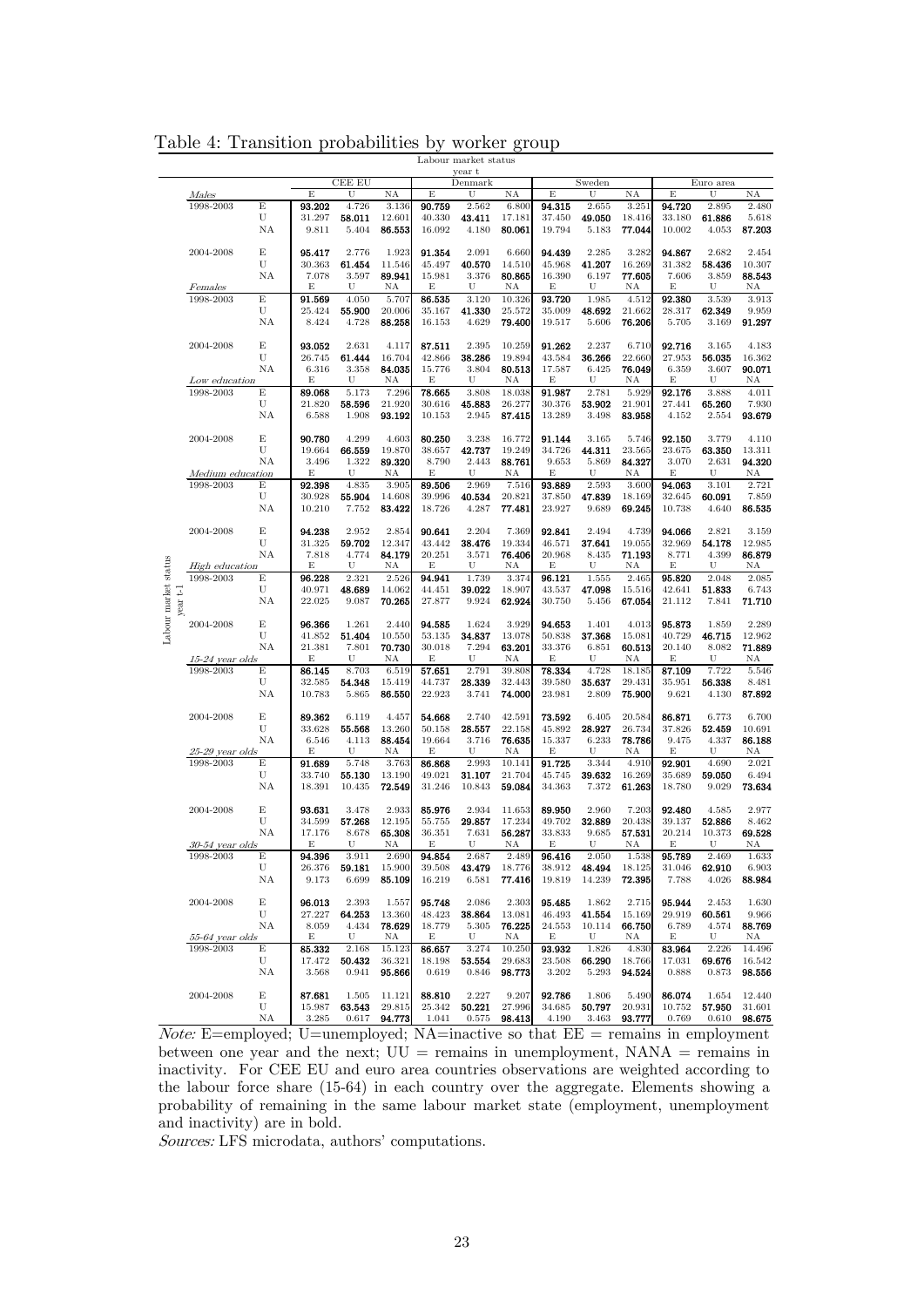|                    |           | <b>CEE EU</b> | Denmark | Sweden | Euro area |
|--------------------|-----------|---------------|---------|--------|-----------|
| Total              | 1998-2003 | 0.315         | 0.447   | 0.403  | 0.271     |
|                    | 2004-2008 | 0.291         | 0.453   | 0.458  | 0.296     |
|                    | Total     | 0.295         | 0.449   | 0.440  | 0.272     |
| Males              | 1998-2003 | 0.311         | 0.429   | 0.398  | 0.281     |
|                    | 2004-2008 | 0.266         | 0.436   | 0.434  | 0.291     |
|                    | Total     | 0.273         | 0.433   | 0.422  | 0.276     |
| Females            | 1998-2003 | 0.321         | 0.464   | 0.407  | 0.270     |
|                    | 2004-2008 | 0.307         | 0.468   | 0.482  | 0.306     |
|                    | Total     | 0.311         | 0.465   | 0.459  | 0.275     |
| Low-education      | 1998-2003 | 0.296         | 0.440   | 0.351  | 0.244     |
|                    | 2004-2008 | 0.267         | 0.441   | 0.401  | 0.251     |
|                    | Total     | 0.264         | 0.438   | 0.382  | 0.234     |
| Medium-education   | 1998-2003 | 0.341         | 0.462   | 0.445  | 0.297     |
|                    | 2004-2008 | 0.309         | 0.472   | 0.492  | 0.324     |
|                    | Total     | 0.315         | 0.468   | 0.476  | 0.303     |
| High-education     | 1998-2003 | 0.424         | 0.516   | 0.449  | 0.403     |
|                    | 2004-2008 | 0.408         | 0.537   | 0.537  | 0.428     |
|                    | Total     | 0.408         | 0.531   | 0.514  | 0.408     |
| $16-24$ years olds | 1998-2003 | 0.365         | 0.700   | 0.551  | 0.343     |
|                    | 2004-2008 | 0.333         | 0.701   | 0.593  | 0.372     |
|                    | Total     | 0.337         | 0.700   | 0.582  | 0.359     |
| $25-29$ years olds | 1998-2003 | 0.403         | 0.615   | 0.537  | 0.372     |
|                    | 2004-2008 | 0.419         | 0.639   | 0.598  | 0.426     |
|                    | Total     | 0.412         | 0.631   | 0.579  | 0.397     |
| $30-54$ years olds | 1998-2003 | 0.307         | 0.421   | 0.413  | 0.261     |
|                    | 2004-2008 | 0.306         | 0.446   | 0.481  | 0.274     |
|                    | Total     | 0.305         | 0.437   | 0.460  | 0.258     |
| $55-64$ years olds | 1998-2003 | 0.342         | 0.305   | 0.226  | 0.239     |
|                    | 2004-2008 | 0.270         | 0.313   | 0.313  | 0.287     |
|                    | Total     | 0.279         | 0.309   | 0.281  | 0.224     |

#### Table 5: Mobility index

Notes: Measures are based on the Shorrocks' mobility index (mobility is higher the closer the index is to 1). For CEE EU and euro area countries observations are weighted according to the labour force share (15-64) in each country over the CEE EU and euro area aggregate, respectively.

Sub-groups are weighted instead according to the proportion in each country of each subcategory (males, females, low, medium, high education,..) over the CEE EU and euro area aggregate, respectively. Highest mobility indexes for each sub-category across the periods 1998-2003 and 2004-2008 are in bold.

Sources: LFS microdata, authors' computations.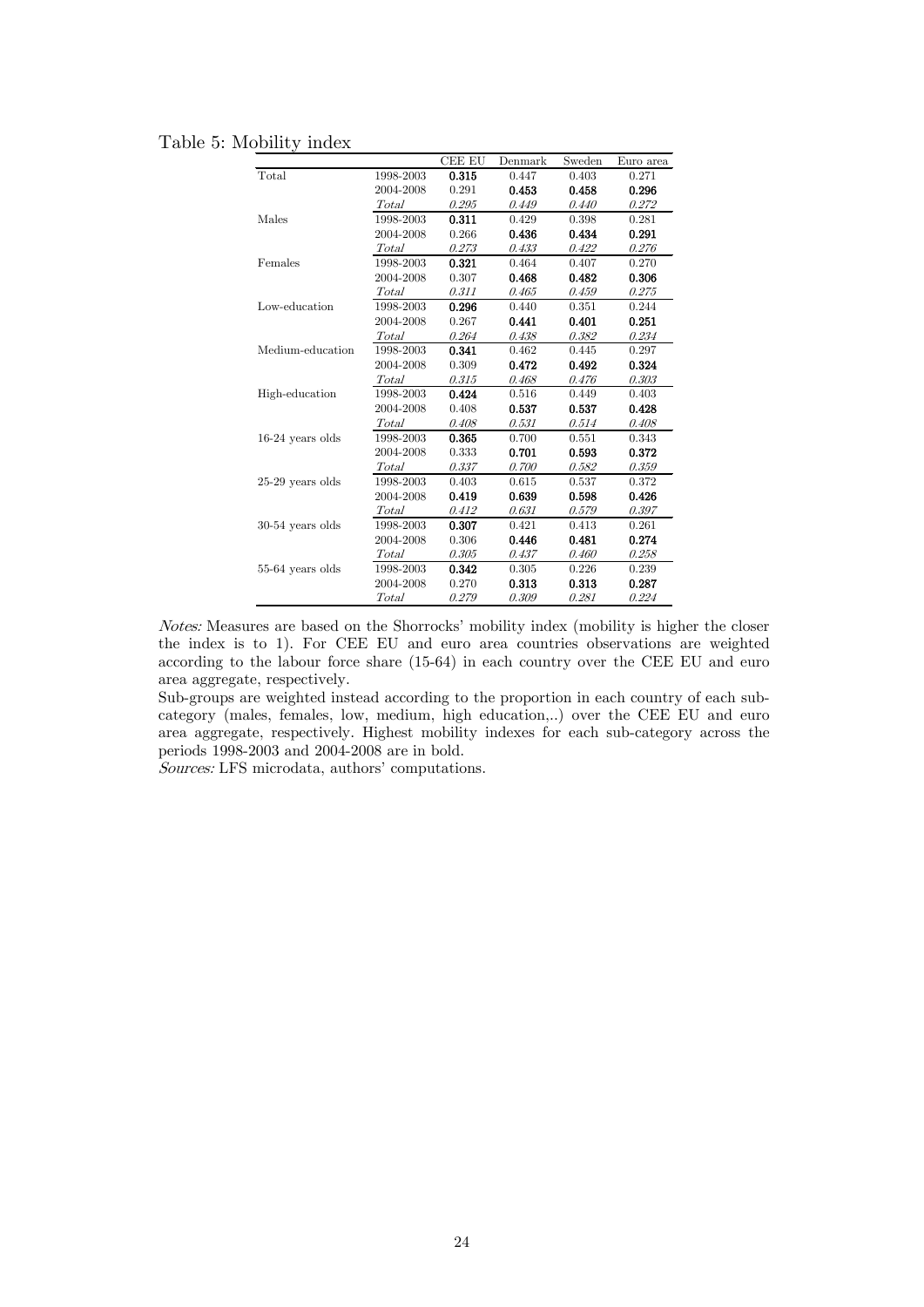|          | Labour market status |                          |          |                          |              |                |        |                          |               |                          |                          |                          |                          |                      |               |              |        |                      |              |                     |                      |              |  |
|----------|----------------------|--------------------------|----------|--------------------------|--------------|----------------|--------|--------------------------|---------------|--------------------------|--------------------------|--------------------------|--------------------------|----------------------|---------------|--------------|--------|----------------------|--------------|---------------------|----------------------|--------------|--|
| year t   |                      |                          |          |                          |              |                |        |                          |               |                          |                          |                          |                          |                      |               |              |        |                      |              |                     |                      |              |  |
|          |                      |                          | Bulgaria |                          |              | Czech Republic |        |                          | Estonia       |                          |                          | Latvia                   |                          |                      | Lithuania     |              |        | Hungary              |              |                     | Poland               |              |  |
|          | 1998-2008            | E                        | U        | NA                       | E            | $\mathbf{I}$   | NA     | E                        | $\mathbf{H}$  | NA                       | E                        | U                        | NA                       | E                    | U             | NA           | E      | U                    | NA           | E                   | U                    | NA           |  |
|          | E                    | 95.599                   | 2.437    | 1.942                    | 92.579       | 3.110          | 4.510  | 93.337                   | 3.680         | 3.826                    | 92.980 11.010            |                          | 3.967                    | 94.008               | 3.635         | 2.685        | 93.047 | 3.313                | 3.715        | 93.307              | 3.577                | 3.319        |  |
|          | U                    | 27.737                   | 67.709   | 4.455                    | 37.622       | 56.023         | 6.909  | 37.716                   | 49.667        | 14.770                   | 34.443 67.339            |                          | 6.412                    | 35.620               | 58.203        | 8.816        |        | 30.485 61.606        | 8.166        |                     | 25.334 64.589        | 15.366       |  |
|          | ΝA                   | 5.819                    | 2.382    | 91.800                   | 7.152        | 2.769          | 90.816 | 9.381                    | 3.927         | 87.272                   | 9.638                    | 2.059                    | 89.652                   | 19.624               | 4.812         | 87.686       | 5.505  | 2.321                | 92.210       | 5.882               | 5.326                | 90.039       |  |
|          | 1998-2003            | Е                        | U        | NA                       | Е            | U              | NA     | Е                        | U             | NA                       | Е                        | U                        | NA                       | E                    | U             | NA           | E      | U                    | NA           | Е                   | U                    | NA           |  |
|          | E                    |                          | $\sim$   | $\overline{\phantom{a}}$ | 92.028       | 3.492          | 4.584  | 90.993                   | 4.879         | 4.342                    |                          | 89.975 34.582            | 10.101                   | 93.150               | 4.707         | 2.337        | 93.442 | 3.311                | 3.296        | 92.053              | 4.509                | 3.737        |  |
|          | U                    | $-$                      |          | $\hspace{0.05cm}$        | 39.913       | 53.444         | 7.773  | 33.265                   | 53.741        | 14.297                   | 28.892 85.738            |                          | 4.061                    |                      | 30.366 66.840 | 4.148        |        | 31.542 58.576        | 9.985        | 23.611              | 59.398               | 18.179       |  |
|          | NA                   | $\overline{\phantom{a}}$ | $-$      | --                       | 9.130        | 3.262          | 88.127 | 9.279                    | 4.881         | 86.208                   | 8.744                    | 1.947                    | 94.450                   | 42.238               | 7.622         | 76.389       | 5.654  | 2.197                | 92.192       | 6.444               | 7.002                | 87.133       |  |
|          | 2004-2008            | E                        | U        | NA                       | E            | U              | NA     | E                        | $\mathbf{U}$  | ΝA                       | E                        | $\mathbf{U}$             | NA                       | E                    | U             | NA           | E      | $\mathbf{U}$         | NA           | E                   | $\mathbf{U}$         | NA           |  |
|          |                      | 95.599                   | 2.437    | 1.942                    | 92.854       | 2.878          | 4.473  | 94.540                   | 2.150         | 3.462                    | 93.257                   | 3.750                    | 3.057                    | 94.130               | 3.408         | 2.727        | 92.917 | 3.314                | 3.830        | $93.\overline{633}$ | 3.255                | 3.193        |  |
|          | U                    | 27.737                   | 67.709   | 4.455                    |              | 36.413 57.130  | 6.492  | 40.985                   | 44.741 15.180 |                          | 35.223                   | 58.401                   | 6.849                    | 36.930               | 54.863        | 9.506        |        | 30.156 62.453        | 7.451        |                     | 25.781 65.915 13.782 |              |  |
|          | ΝA                   | 5.819                    | 2.382    | 91.800                   | 5.859        | 2.489          | 91.908 | 9.431                    | 2.991         | 87.829                   | 9.741                    | 2.090                    | 88.327                   | 7.409                | 3.959         | 88.905       | 5.453  | 2.359                | 92.217       | 5.716               | 4.601                | 90.724       |  |
|          |                      | Romania                  |          | Slovakia                 |              |                | Spain  |                          |               | Netherlands              |                          |                          | Belgium                  |                      |               | France       |        |                      | Italy        |                     |                      |              |  |
|          | 1998-2008            | E                        | U        | NA                       | E            | U              | NA     | E                        | U             | NA                       | E                        | IJ                       | NA                       | E                    | U             | NA           | E      | U                    | NA           | E                   | $\mathbf{U}$         | NA           |  |
|          | E                    | 96.742                   | 1.233    | 2.993                    | 93.665       | 3.522          | 3.343  | 92.301                   | 4.305         | 3.607                    | 90.119                   | 0.885                    | 8.964                    | 94.225               | 2.739         | 3.048        | 92.969 | 3.725                | 3.583        | 95.229              | 2.465                | 2.395        |  |
|          | U                    | 26.949                   | 54.333   | 24.697                   | 26.634       | 69.841         | 3.746  | 42.220                   | 39.458        | 18.726                   | $-$                      | 37.901                   | 62.099                   | 18.613               | 75.098        | 6.500        |        | 33.765 52.419 21.733 |              | 26.650              | 69.628               | 4.704        |  |
|          | ΝA                   | 8.881                    | 2.753    | 72.148                   | 5.577        | 3.554          | 91.281 | 10.184                   | 6.223         | 78.830                   | 12.294                   | 1.016                    | 86.782                   | 6.287                | 3.077         | 90.784       | 9.081  | 3.887                | 87.221       | 4.454               | 3.042                | 92.874       |  |
| Labour   | 1998-2003            | E                        | U        | NA                       | Е            | U              | NA     | Е                        | U             | NA                       | E                        | U                        | NA                       | Е                    | $\mathbf{U}$  | NA           | Е      | U                    | NA           | Е                   | U                    | NA           |  |
| market   | E                    | 93.374                   | 1.761    | 5.465                    | 91.604       | 5.000          | 3.434  |                          | $\sim$        | $\overline{\phantom{a}}$ |                          | $-$                      | $\overline{\phantom{m}}$ | 94.417               | 2.803         | 2.998        | 92.847 | 4.262                | 2.929        | 95.238              | 2.032                | 2.775        |  |
| status   | U                    | 29.184                   | 46.960   | 25.152                   | 28.460       | 68.092         | 3.526  | $\overline{\phantom{a}}$ | --            | $\overline{a}$           | $-$                      | --                       | $ -$                     | 16.868               | 76.975        | 6.602        |        | 33.128 58.119        | 9.173        | 30.682              | 64.923               | 5.037        |  |
| year t-1 | ΝA                   | 10.557                   | 3.497    | 86.426                   | 4.808        | 5.374          | 89.946 | $\overline{\phantom{a}}$ | $\sim$        | -                        | $\overline{a}$           | $\overline{\phantom{a}}$ | --                       | 5.913                | 4.149         | 90.817       | 8.138  | 3.649                | 88.285       | 5.667               | 2.787                | 91.721       |  |
|          | 2004-2008            | Е                        | U        | NA                       | E            | U              | NA     | E                        | U             | NA                       | E                        | U                        | NA                       | E                    | U             | NA           | E      | U                    | NA           | E                   | U                    | NA           |  |
|          | E                    | 97.242                   | 1.112    | 1.078                    | 94.033       | 3.004          | 3.325  | 92.301                   | 4.305         | 3.607                    | 90.119                   | 0.885                    | 8.964                    | 94.145               | 2.712         | 3.067        | 93.109 | 2.990                | 3.902        | 95.226              | 2.605                | 2.209        |  |
|          | U                    | 26.646                   | 55.163   | 24.625                   | 26.157       | 70.234         | 3.793  | 42.220                   | 39.458        | 18.726                   | $\overline{\phantom{a}}$ | 37.901                   | 62.099                   | 19.241               | 74.297        | 6.456        |        | 34.736 38.678 26.543 |              | 24.404 71.487       |                      | 4.532        |  |
|          | ΝA                   | 8.640                    | 2.626    | 70.025                   | 5.703        | 2.895          | 91.527 | 10.184                   | 6.223         | 78.830                   | 12.294                   | 1.016                    | 86.782                   | 6.432                |               | 2.464 90.769 | 10.099 |                      | 4.154 85.745 | 3.501               |                      | 3.156 93.410 |  |
|          |                      |                          | Austria  |                          |              | Cyprus         |        |                          | Finland       |                          |                          | Greece                   |                          |                      | Luxembourg    |              |        | Portugal             |              |                     | Slovenia             |              |  |
|          | 1998-2008            | E                        | U        | NA                       | Ε            | U              | NA     | E                        | U             | NA                       | E                        | U                        | NA                       | E                    | $\mathbf{U}$  | NA           | E      | U                    | NA           | E                   | U                    | NA           |  |
|          | E                    | 92.306                   | 2.944    | 4.446                    | 94.394       | 2.762          | 3.063  | 89.570                   | 3.761         | 6.769                    | 95.162                   | 2.894                    | 2.151                    | 95.567               | 1.444         | 3.085        | 93.368 | 3.705                | 3.020        | 90.743              | 3.520                | 6.450        |  |
|          | U                    | 37.077                   | 54.497   | 9.756                    | 51.410       | 42.331         | 7.289  |                          | 26.445 58.267 | 15.790                   | 24.343                   | 70.755                   | 5.102                    | 55.857               | 23.183        | 26.577       | 39.373 | 53.711               | 7.614        | 19.720              | 75.568               | 5.806        |  |
|          | ΝA                   | 10.439                   | 1.920    | 89.762                   | 9.084        | 2.134          | 88.977 | 13.828                   | 4.670         | 81.754                   | 3.121                    | 3.226                    | 93.812                   | 5.692                | 0.388         | 94.132       | 6.439  | 6.864                | 86.980       | 3.946               | 3.689                | 92.864       |  |
|          | 1998-2003            | E                        | U        | NA                       | E            | U              | NA     | E                        | U             | NA                       | E                        | U                        | NA                       | E                    | U             | NA           | Е      | U                    | NA           | Е                   | U                    | NA           |  |
|          | E                    | 90.021                   | 3.099    | 4.445                    | 93.414 2.885 |                | 3.908  | 89.127                   | 3.893         | 7.047                    | 94.521                   | 3.488                    | 2.188                    | 96.354               | 1.002         | 2.804        | 93.559 | 3.211                | 3.398        | $94.\overline{449}$ | 2.880                | 3.924        |  |
|          | U                    | 26.376                   | 59.283   | 14.969                   |              | 55.498 37.099  | 8.516  |                          | 26.218 59.272 | 14.633                   | 24.114                   | 71.212                   | 5.262                    | 55.049               | 28.847        | 19.834       | 43.686 | 47.055 10.085        |              | 15.432 81.508       |                      | 5.088        |  |
|          | NA                   | 19.567                   | 2.823    | 90.510                   | 9.238        | 1.770          | 89.274 | 13.278                   | 5.048         | 81.915                   | 3.330                    | 3.880                    | 92.955                   | 6.437                | 0.274         | 93.631       | 7.525  | 5.423                | 87.230       | 3.955               | 2.829                | 94.567       |  |
|          | 2004-2008            | E                        | U        | ΝA                       | E            | U              | NA     | E                        | $\mathbf{U}$  | NA                       | E                        | U                        | NA                       | E                    | U             | NA           | E      | U                    | NA           | E                   | U                    | NA           |  |
|          | E                    | 92.701                   | 2.915    | 4.447                    | 94.681       | 2.724          | 2.708  | 90.126                   | 3.571         | 6.382                    | 95.391                   | 2.597                    | 2.139                    | 95.322               | 1.522         | 3.160        | 93.297 | 3.854                | 2.854        | 89.765              | 3.643                | 6.724        |  |
|          |                      |                          |          |                          |              |                |        |                          |               |                          |                          |                          |                          |                      |               |              |        |                      |              |                     |                      |              |  |
|          | U                    | 37.990                   | 53.783   | 8.593                    | 50.027       | 43.637         | 6.850  | 26.799                   |               | 56.579 17.345            | 24.440 70.558            |                          | 5.032                    | 55.996 21.599 27.512 |               |              |        | 38.227 55.030        | 6.817        | 20.800 73.401       |                      | 5.935        |  |

Table 6: Transition probabilities across country

Note:  $\overline{E}$ =employed; U=unemployed; NA=inactive so that  $\overline{E}E$  = remains in employment between one year and the next; UU = remains in unemployment, NANA = remains in inactivity. For CEE EU and euro area countries observations are weighted according to the labour force share (15-64) in each country over the aggregate. Elements showing a probability of remaining in the same labour market state (employment, unemployment and inactivity) are in bold. The results exclude Denmark and Sweden (see Table 2). Sources: LFS microdata, authors' computations.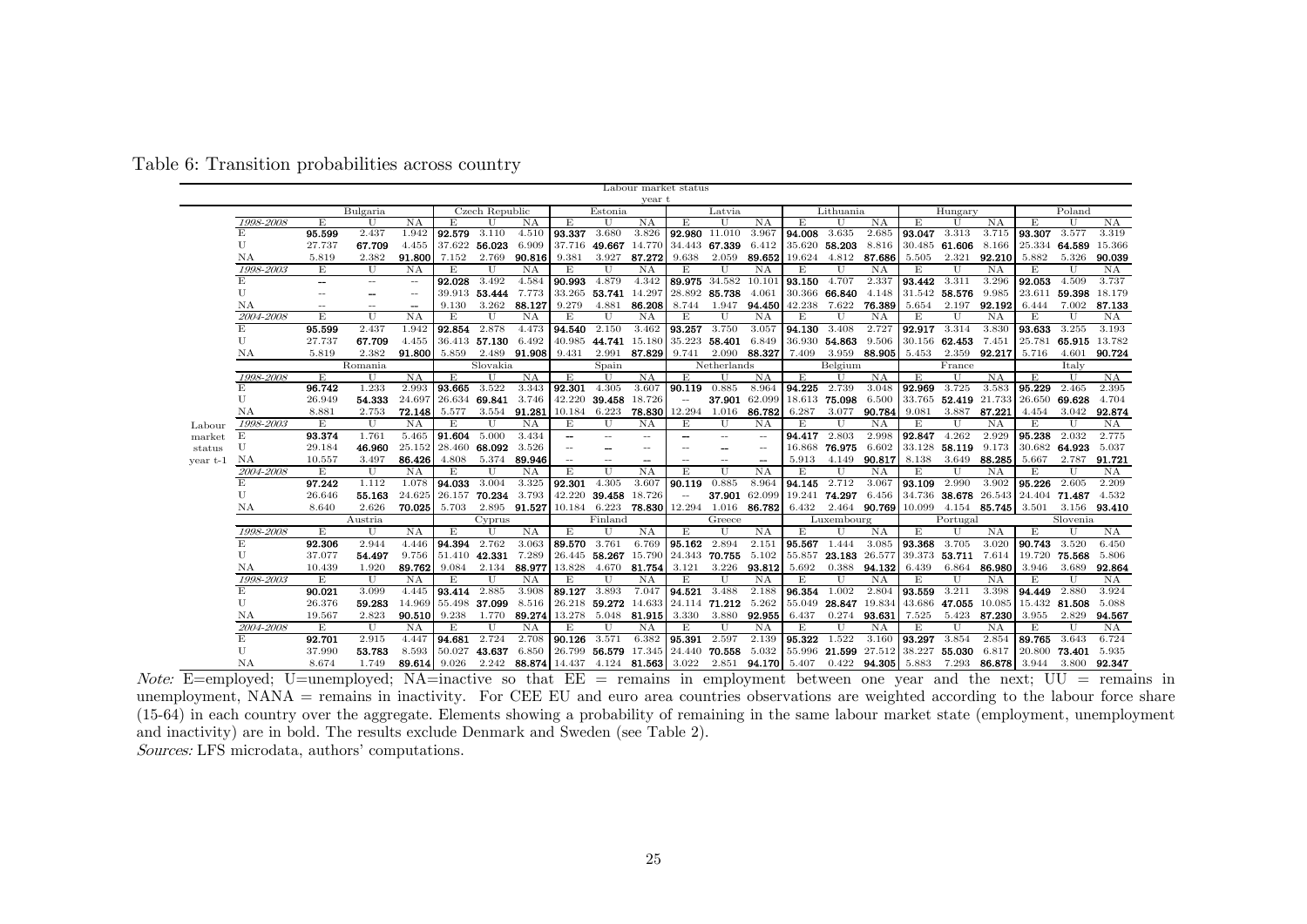|                    |           | CEE EU countries |       |       |       |       |       |       |       |           | Euro area |           |                |       |       |       |       |       |       |       |       |       |
|--------------------|-----------|------------------|-------|-------|-------|-------|-------|-------|-------|-----------|-----------|-----------|----------------|-------|-------|-------|-------|-------|-------|-------|-------|-------|
|                    |           | BG               | СZ    | ΕE    | LV    |       | HU    | PL    | RO    | <b>SK</b> | DK        | <b>SE</b> | ES<br>ΝL       | BE    | FR.   | Г     | AΊ    | CY    | FI    | GR    | PΊ    | SI    |
| Total              | 1998-2003 |                  | 0.332 | 0.345 | 0.149 | 0.318 | 0.279 | 0.307 | 0.366 | 0.252     | 0.447     | 0.403     |                | 0.189 | 0.304 | 0.241 | 0.30  | 0.401 | 0.348 | 0.207 | 0.361 | 0.147 |
|                    | 2004-2008 | 0.224            | 0.291 | 0.364 | 0.300 | 0.31  | 0.262 | 0.249 | 0.388 | 0.22      | 0.453     | 0.458     | 0.426<br>0.447 | 0.204 | 0.412 | 0.199 | 0.320 | 0.364 | 0.359 | 0.199 | 0.324 | 0.222 |
|                    | Total     | 0.224            | 0.303 | 0.349 | 0.250 | 0.301 | 0.266 | 0.260 | 0.384 | 0.220     | 0.449     | 0.440     | 0.426<br>0.447 | 0.199 | 0.337 | 0.211 | 0.317 | 0.371 | 0.352 | 0.201 | 0.330 | 0.204 |
| Males              | 1998-2003 |                  | 0.324 | 0.337 | 0.143 | 0.311 | 0.261 | 0.307 | 0.368 | 0.243     | 0.429     | 0.398     |                | 0.198 | 0.303 | 0.269 | 0.272 | 0.404 | 0.312 | 0.238 | 0.361 | 0.147 |
|                    | 2004-2008 | 0.238            | 0.283 | 0.341 | 0.282 | 0.307 | 0.245 | 0.249 | 0.299 | 0.21      | 0.436     | 0.434     | 0.457<br>0.088 | 0.211 | 0.392 | 0.205 | 0.308 | 0.362 | 0.321 | 0.232 | 0.323 | 0.213 |
|                    | Total     | 0.238            | 0.295 | 0.332 | 0.235 | 0.296 | 0.249 | 0.260 | 0.306 | 0.21      | 0.433     | 0.422     | 0.088<br>0.457 | 0.207 | 0.333 | 0.224 | 0.303 | 0.371 | 0.315 | 0.233 | 0.330 | 0.196 |
| Females            | 1998-2003 |                  | 0.344 | 0.360 | 0.158 | 0.319 | 0.306 | 0.309 | 0.367 | 0.264     | 0.464     | 0.407     |                | 0.186 | 0.307 | 0.225 | 0.353 | 0.403 | 0.384 | 0.193 | 0.367 | 0.150 |
|                    | 2004-2008 | 0.213            | 0.302 | 0.387 | 0.322 | 0.313 | 0.281 | 0.251 | 0.433 | 0.23      | 0.468     | 0.482     | 0.450<br>0.558 | 0.201 | 0.433 | 0.200 | 0.340 | 0.367 | 0.397 | 0.186 | 0.328 | 0.234 |
|                    | Total     | 0.213            | 0.315 | 0.367 | 0.270 | 0.303 | 0.285 | 0.263 | 0.423 | 0.23      | 0.465     | 0.459     | 0.450<br>0.558 | 0.196 | 0.342 | 0.207 | 0.342 | 0.374 | 0.389 | 0.188 | 0.334 | 0.214 |
| Low-education      | 1998-2003 |                  | 0.245 | 0.321 | 0.140 | 0.307 | 0.242 | 0.268 | 0.393 | 0.176     | 0.440     | 0.351     | $\overline{a}$ | 0.161 | 0.263 | 0.222 | 0.296 | 0.392 | 0.278 | 0.181 | 0.347 | 0.120 |
|                    | 2004-2008 | 0.192            | 0.21  | 0.334 | 0.274 | 0.283 | 0.224 | 0.198 | 0.391 | 0.13(     | 0.441     | 0.401     | 0.342<br>0.398 | 0.172 | 0.373 | 0.165 | 0.302 | 0.320 | 0.295 | 0.174 | 0.305 | 0.206 |
|                    | Total     | 0.192            | 0.225 | 0.321 | 0.222 | 0.277 | 0.228 | 0.213 | 0.388 | 0.13      | 0.438     | 0.382     | 0.398<br>0.342 | 0.168 | 0.292 | 0.181 | 0.301 | 0.335 | 0.284 | 0.176 | 0.312 | 0.184 |
| Medium-education   | 1998-2003 |                  | 0.37' | 0.366 | 0.167 | 0.332 | 0.321 | 0.338 | 0.367 | 0.301     | 0.462     | 0.445     |                | 0.217 | 0.338 | 0.263 | 0.30  | 0.405 | 0.419 | 0.228 | 0.386 | 0.167 |
|                    | 2004-2008 | 0.27             | 0.332 | 0.383 | 0.324 | 0.332 | 0.294 | 0.265 | 0.393 | 0.263     | 0.472     | 0.492     | 0.453<br>0.457 | 0.231 | 0.437 | 0.234 | 0.335 | 0.364 | 0.409 | 0.202 | 0.335 | 0.238 |
|                    | Total     | 0.27             | 0.345 | 0.368 | 0.275 | 0.319 | 0.300 | 0.279 | 0.390 | 0.26      | 0.468     | 0.476     | 0.457<br>0.453 | 0.227 | 0.370 | 0.245 | 0.330 | 0.373 | 0.414 | 0.209 | 0.342 | 0.22i |
| High-education     | 1998-2003 |                  | 0.454 | 0.408 | 0.196 | 0.416 | 0.380 | 0.460 | 0.402 | 0.481     | 0.516     | 0.449     | $\sim$         | 0.331 | 0.415 | 0.417 | 0.385 | 0.495 | 0.441 | 0.300 | 0.546 | 0.259 |
|                    | 2004-2008 | 0.302            | 0.421 | 0.430 | 0.397 | 0.415 | 0.399 | 0.405 | 0.399 | 0.44      | 0.537     | 0.537     | 0.520<br>0.549 | 0.326 | 0.502 | 0.342 | 0.372 | 0.501 | 0.440 | 0.313 | 0.499 | 0.386 |
|                    | Total     | 0.302            | 0.429 | 0.416 | 0.343 | 0.411 | 0.395 | 0.411 | 0.397 | 0.445     | 0.531     | 0.514     | 0.520<br>0.549 | 0.328 | 0.451 | 0.358 | 0.375 | 0.499 | 0.440 | 0.310 | 0.505 | 0.362 |
| $16-24$ years olds | 1998-2003 |                  | 0.434 | 0.41  | 0.193 | 0.366 | 0.351 | 0.344 | 0.397 | 0.332     | 0.700     | 0.551     | $\sim$         | 0.304 | 0.414 | 0.256 | 0.414 | 0.461 | 0.601 | 0.261 | 0.456 | 0.221 |
|                    | 2004-2008 | 0.231            | 0.377 | 0.437 | 0.383 | 0.401 | 0.307 | 0.327 | 0.326 | 0.28      | 0.701     | 0.593     | $0.563 -$      | 0.341 | 0.443 | 0.241 | 0.455 | 0.437 | 0.584 | 0.268 | 0.417 | 0.454 |
|                    | Total     | 0.23.            | 0.396 | 0.418 | 0.301 | 0.381 | 0.317 | 0.330 | 0.336 | 0.292     | 0.700     | 0.582     | $0.563 -$      | 0.329 | 0.422 | 0.246 | 0.450 | 0.443 | 0.593 | 0.264 | 0.426 | 0.383 |
| $25-29$ years olds | 1998-2003 |                  | 0.420 | 0.442 | 0.201 | 0.422 | 0.364 | 0.423 | 0.400 | 0.383     | 0.615     | 0.537     |                | 0.358 | 0.472 | 0.276 | 0.41  | 0.514 | 0.533 | 0.297 | 0.475 | 0.298 |
|                    | 2004-2008 | 0.313            | 0.384 | 0.446 | 0.388 | 0.464 | 0.362 | 0.388 | 0.528 | 0.34      | 0.639     | 0.598     | $0.590 -$      | 0.391 | 0.572 | 0.292 | 0.409 | 0.526 | 0.547 | 0.309 | 0.472 | 0.448 |
|                    | Total     | 0.313            | 0.395 | 0.438 | 0.325 | 0.436 | 0.362 | 0.395 | 0.488 | 0.35      | 0.631     | 0.579     | $0.590 -$      | 0.381 | 0.505 | 0.286 | 0.409 | 0.521 | 0.535 | 0.304 | 0.468 | 0.411 |
| $30-54$ years olds | 1998-2003 |                  | 0.304 | 0.360 | 0.157 | 0.312 | 0.259 | 0.299 | 0.379 | 0.207     | 0.421     | 0.413     | $\sim$         | 0.164 | 0.290 | 0.256 | 0.287 | 0.369 | 0.380 | 0.169 | 0.332 | 0.118 |
|                    | 2004-2008 | 0.246            | 0.275 | 0.355 | 0.294 | 0.314 | 0.255 | 0.220 | 0.515 | 0.20      | 0.446     | 0.481     | 0.416<br>0.276 | 0.194 | 0.383 | 0.192 | 0.297 | 0.339 | 0.397 | 0.179 | 0.306 | 0.162 |
|                    | Total     | 0.246            | 0.284 | 0.350 | 0.249 | 0.305 | 0.256 | 0.236 | 0.486 | 0.20      | 0.437     | 0.460     | 0.276<br>0.416 | 0.184 | 0.319 | 0.209 | 0.295 | 0.345 | 0.386 | 0.171 | 0.308 | 0.151 |
| $55-64$ years olds | 1998-2003 |                  | 0.364 | 0.333 | 0.129 | 0.202 | 0.269 | 0.374 | 0.378 | 0.289     | 0.305     | 0.226     |                | 0.134 | 0.242 | 0.277 | 0.265 | 0.335 | 0.206 | 0.167 | 0.203 | 0.175 |
|                    | 2004-2008 | 0.204            | 0.276 | 0.352 | 0.230 | 0.259 | 0.271 | 0.215 | 0.376 | 0.22      | 0.313     | 0.313     | 0.320<br>0.472 | 0.125 | 0.497 | 0.159 | 0.248 | 0.238 | 0.230 | 0.169 | 0.213 | 0.232 |
|                    | Total     | 0.204            | 0.292 | 0.336 | 0.204 | 0.245 | 0.270 | 0.230 | 0.377 | 0.23      | 0.309     | 0.281     | 0.320<br>0.472 | 0.127 | 0.284 | 0.184 | 0.25  | 0.254 | 0.215 | 0.169 | 0.21  | 0.222 |

Table 7: Mobility index across country and worker group

Notes: Measures are based on the Shorrocks' mobility index. Highest mobility indexes for each sub-category across the periods 1998-2003 and 2004-2008 are in bold. The table refers to 23 EU countries: Spain (ES), Italy (IT), France (FR), the Netherlands (NL), Belgium (BE), Austria (AT), Cyprus (CY), Finland (FI), Greece (GR), Luxemburg (LU), Portugal (PT), Slovenia (SI); Czech Republic (CZ), Estonia (EE), Latvia (LV), Lithuania (LT), Hungary (HU), Poland (PL), Romania (RO) and Slovakia (SK); Denmark (DK) and Sweden (SE). Sources: LFS microdata, authors' computations.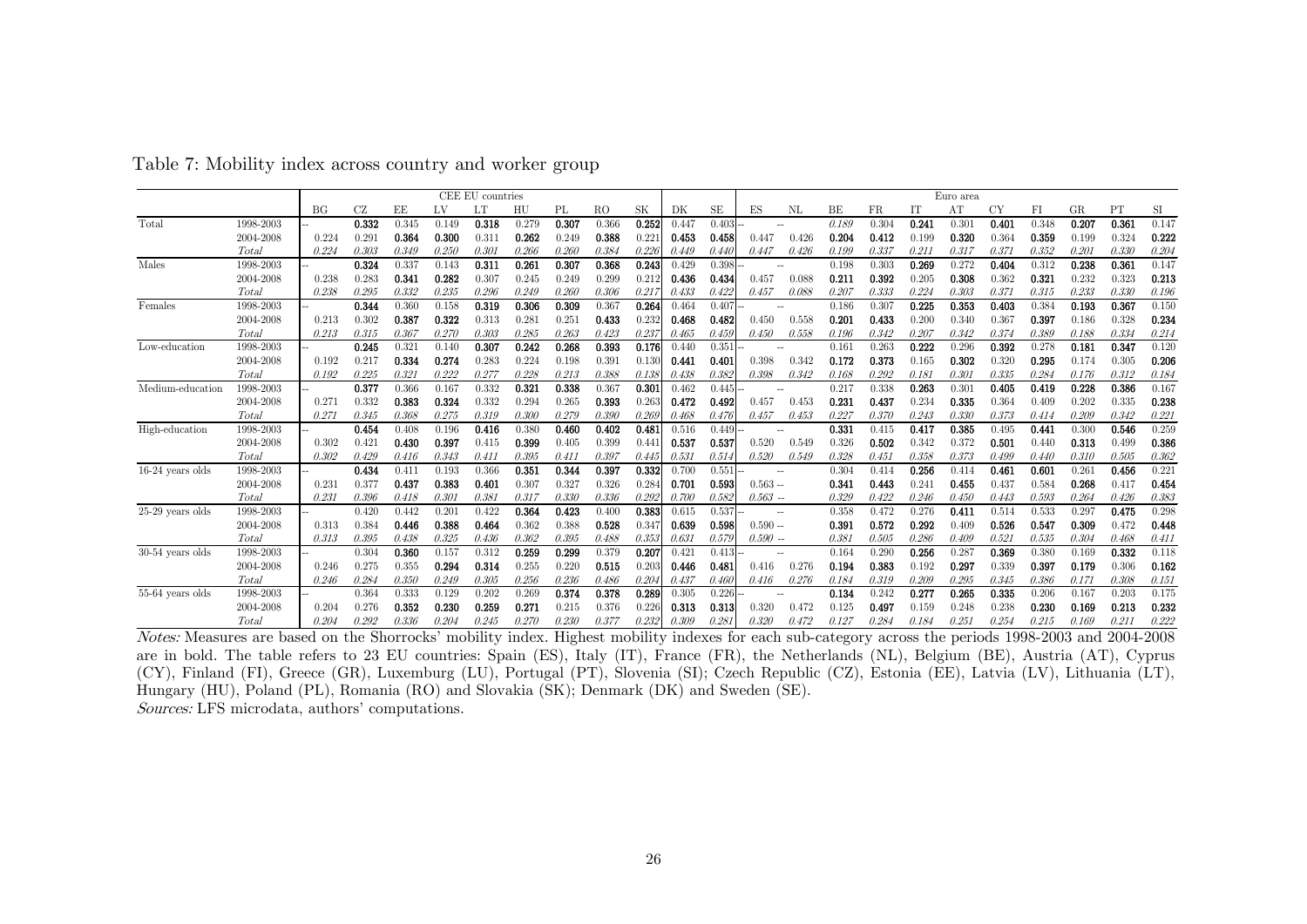

#### Figure 1: Changes in transition probabilities over time

(2004–2008 minus 1998-2003)

Sources: LFS microdata, authors' computations.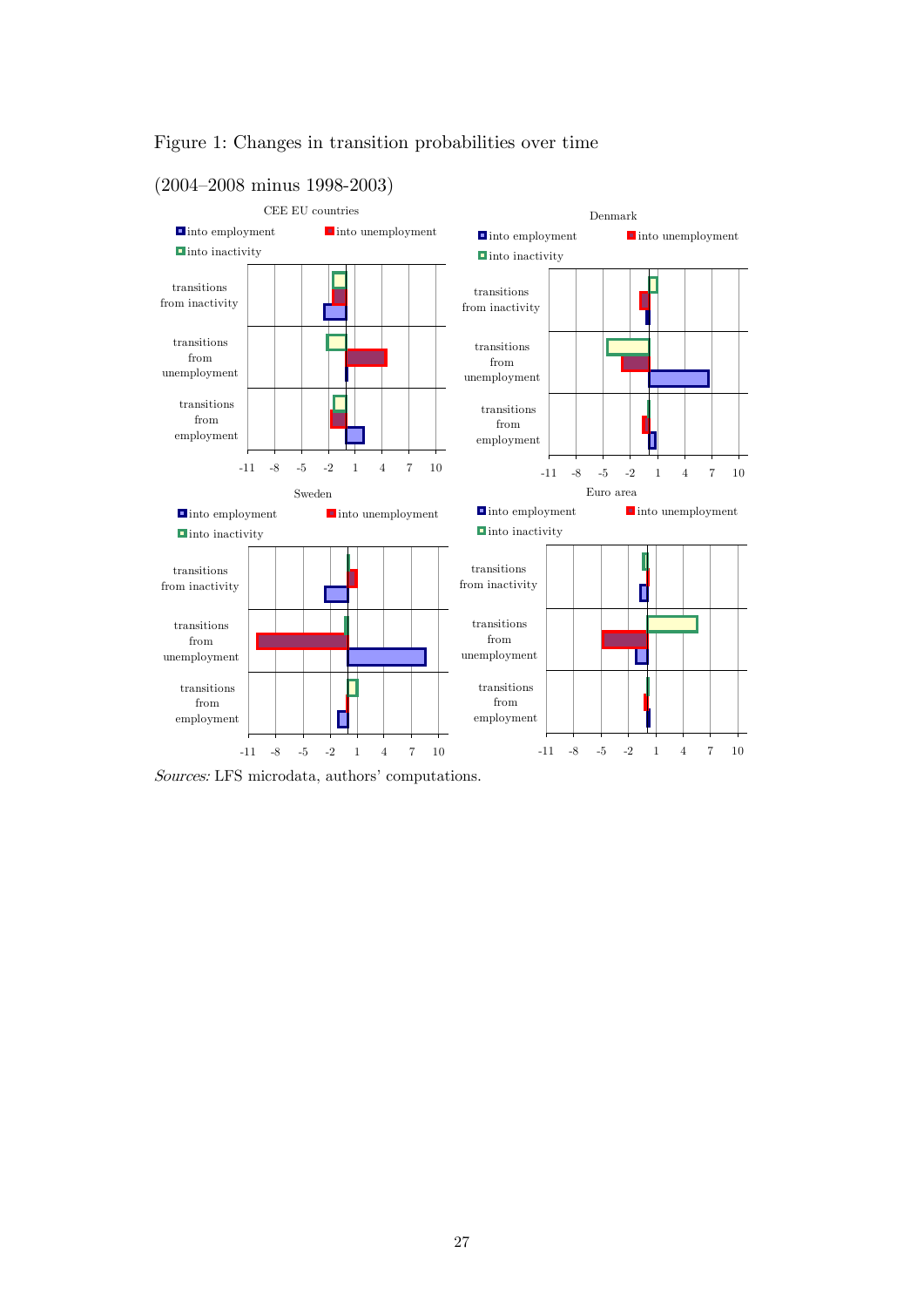Figure 2: Changes in the probability of moving from unemployment to inactivity (lhs) and in the probability of moving from inactivity to employment (rhs).

(2004–2008 minus 1998-2003).



Note: The chart on the lhs presents the percentage change in unemployment to inactivity flows by different workers groups. For the CEE EU and the euro area bars refer to a weighted country average, where observations are weighted according to the proportion in each country of each sub-category (males, females, low, medium, high education,...) over the CEE EU and euro area aggregate, respectively. The chart on the rhs presents inactivity to employment reshuffles under the same reasoning. Sources: LFS microdata, authors' computations.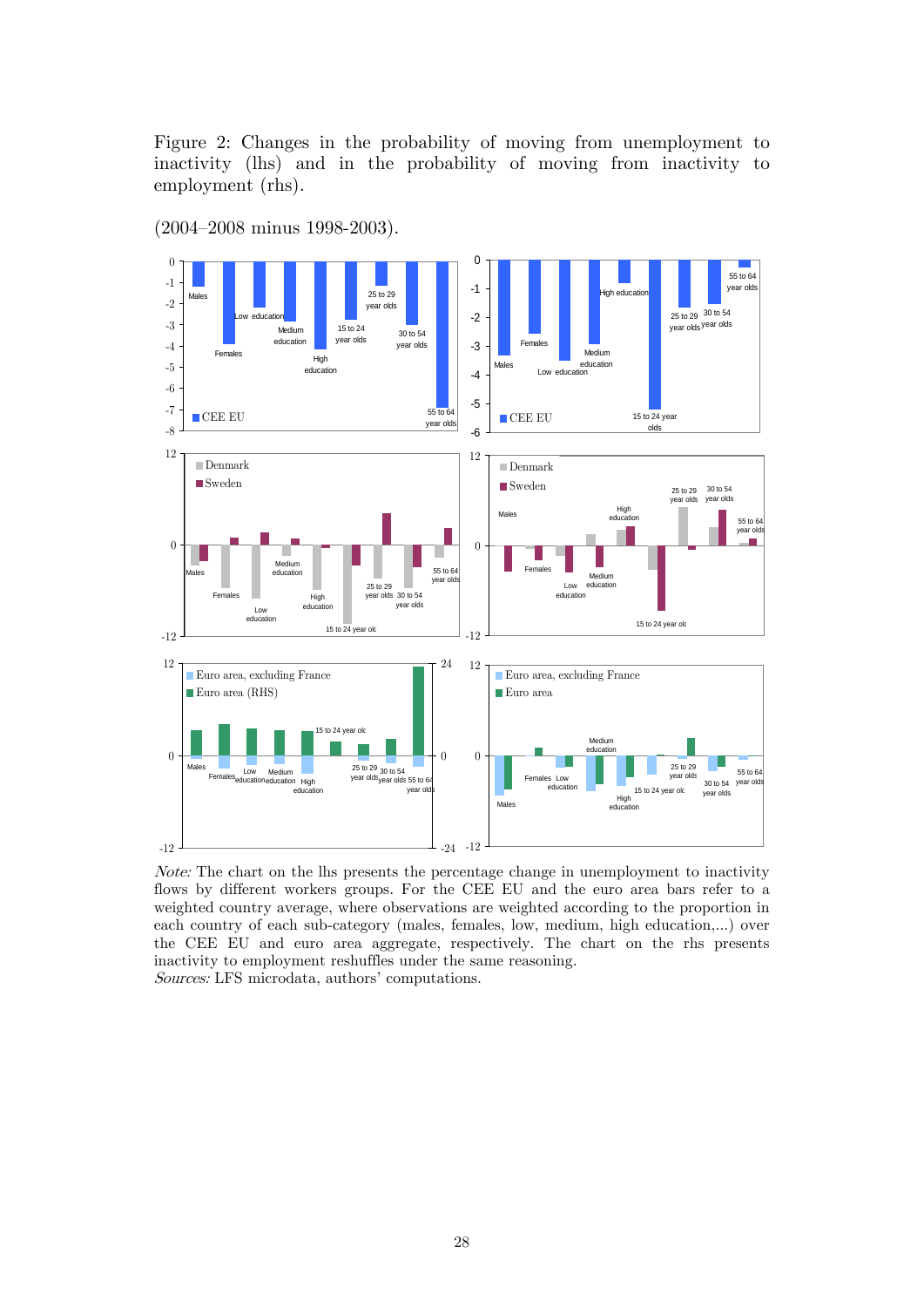

Figure 3: Transition probabilities across countries

Notes: The chart refers to pooled transition probabilities results for 23 EU countries. Euro area countries (black label): Spain (ES), Italy (IT), France (FR), the Netherlands (NL), Belgium (BE), Austria (AT), Cyprus (CY), Finland (FI), Greece (GR), Luxemburg (LU), Portugal (PT), Slovenia (SI); CEE EU countries (red label): Czech Republic (CZ), Estonia (EE), Latvia (LV), Lithuania (LT), Hungary (HU), Poland (PL), Romania (RO) and Slovakia (SK); Denmark (DK) and Sweden (SE) (green label). Sources: LFS microdata, authors' computations.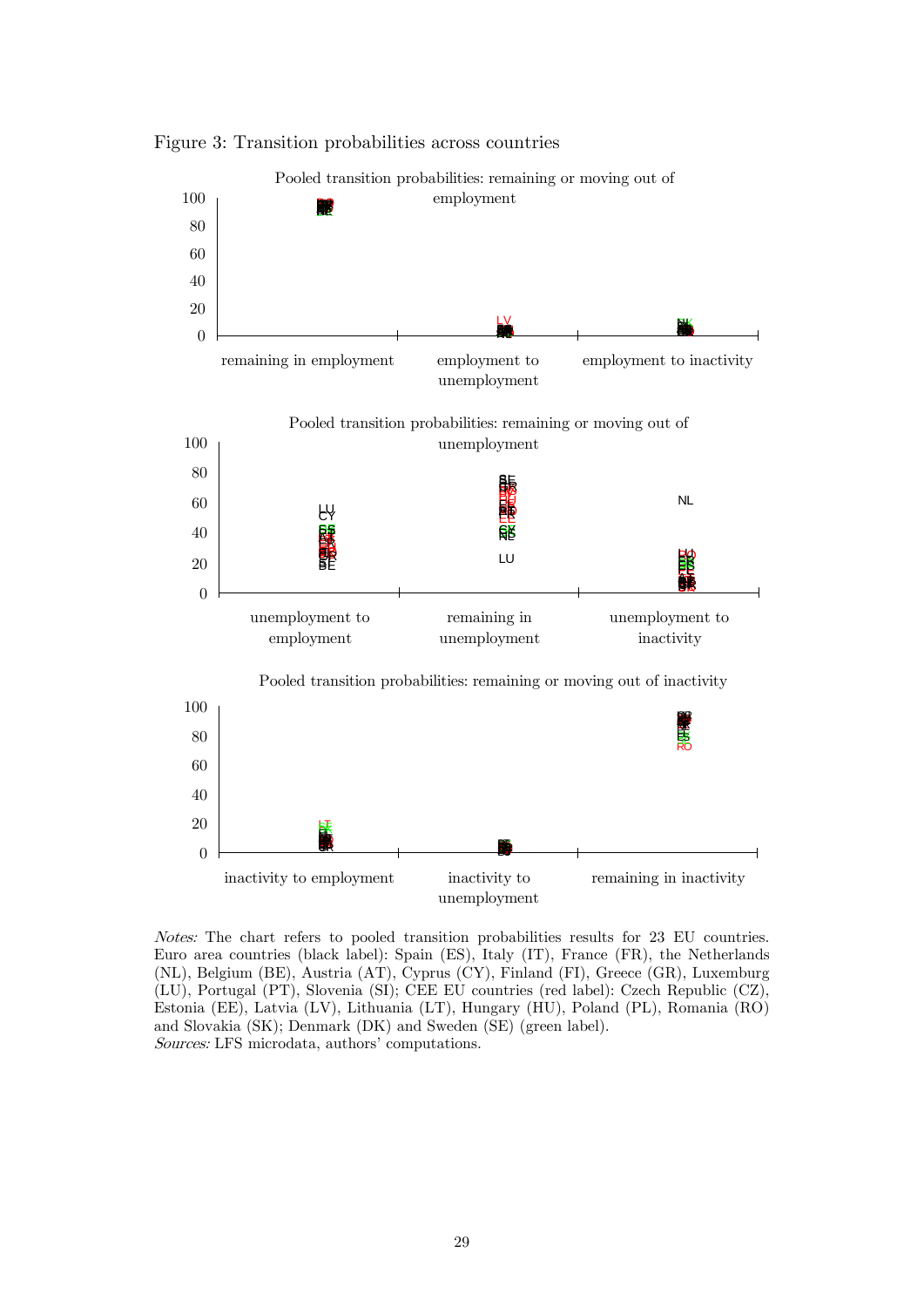Figure 4: Mobility index vs. employment and unemployment



Notes: Where available, the chart refers to pooled transition probabilities results for 23 EU countries. Spain (ES), Italy (IT), France (FR), the Netherlands (NL), Belgium (BE), Austria (AT), Cyprus (CY), Finland (FI), Greece (GR), Luxemburg (LU), Portugal (PT), Slovenia (SI); Czech Republic (CZ), Estonia (EE), Latvia (LV), Lithuania (LT), Hungary (HU), Poland (PL), Romania (RO) and Slovakia (SK); Denmark (DK) and Sweden (SE). Changes for the variables on the x-axis are the difference between 2004-08 and 1998-2003 averages.

The results are not presented for the all 23 EU countries, depending on data coverage and availability.

Sources: Eurostat and LFS microdata, authors' computations.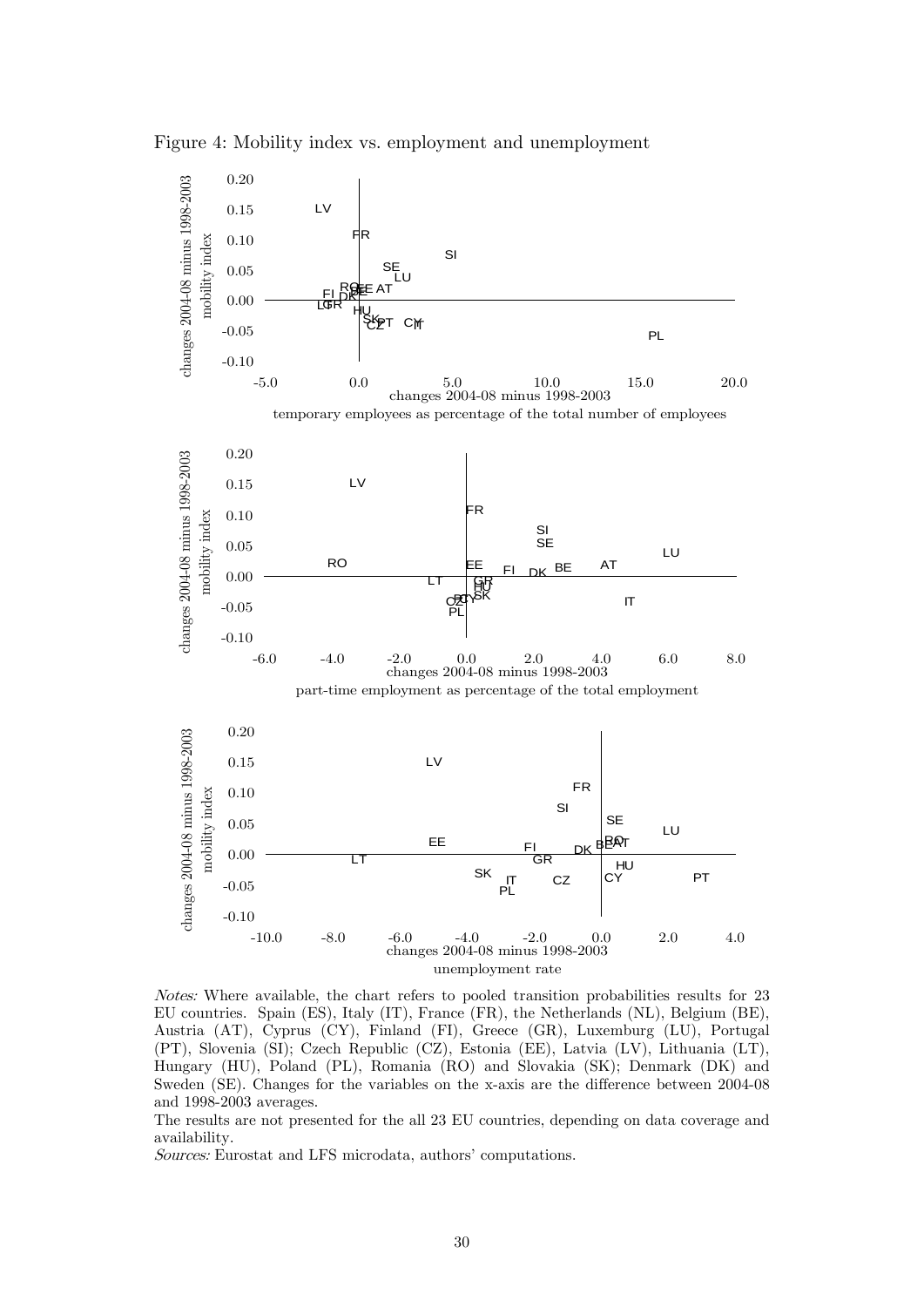Figure 5: Mobility index vs. structure indicators